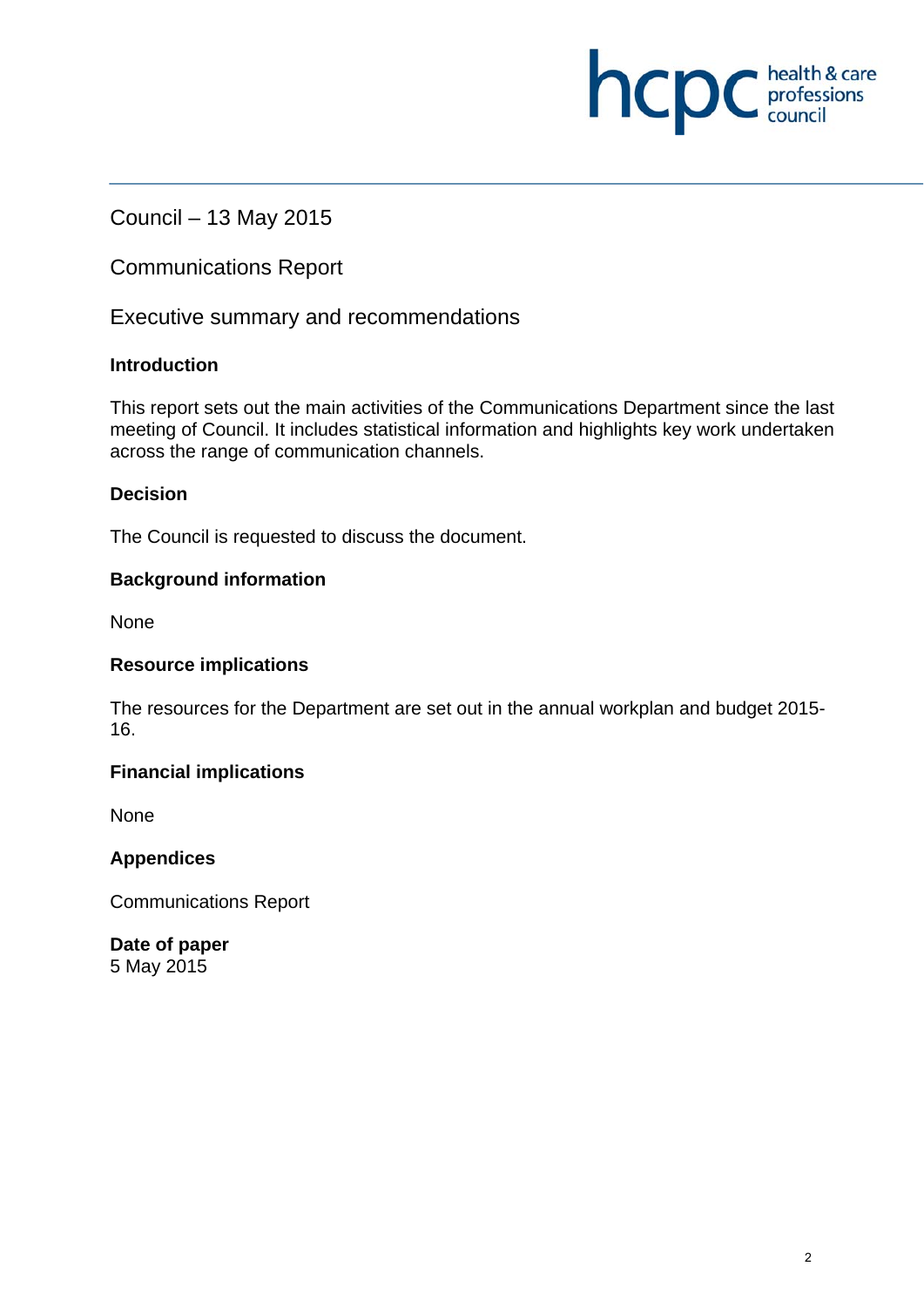# **1 Communications projects and activities**

**Arts therapist campaign**: A press release was issued to around 100 press contacts, and to a large volume of NHS employers. A paid-for advertising campaign will be rolled out between April and September. We have had a good response via social media and have received some excellent comments from our followers and the click-through rate has been good with 247 to the Arts Therapists webpage, and 191 to the specific case studies.

**Stakeholder Contact Management System**: This project has initiated. We have interviewed and appointed a business analyst to assist us with the requirements gathering phase, and held the Initiation Workshop on Wednesday 22 April 2015.

# **2 Communications expertise to departments**

**Disengagement research dissemination:** In addition to sending sent out a press release to professional media, we had good engagement on social media with 536 people visiting the publication page. To date, 206 people watched the film with 118 of those coming from our social media. We also published a blog piece and ten professional body magazines and The Guardian Social Care Network have committed to publishing an article written by Anna van der Gaag.

**Chair recruitment:** Specific activity during this period included: 331 views of the chair recruitment film on HCPC's YouTube channel; good engagement on Twitter, Facebook and LinkedIn; 211 views of the Chair vacancy on the website; ten pieces of coverage including Ambulance Today, Institute of Biomedical

Science and The British Psychological Society amongst others. We also published a blog piece from Anna van der Gaag. In addition to this, information was sent to a wide range of stakeholders through our stakeholder email.

**Partner recruitment:** We sent out 18 press releases in support of the recruitment drive and secured coverage in media such as the Society of Radiographers and the Institute of Biomedical Science amongst others; reviewed the Partner website pages; exceptional engagement on Twitter, Facebook and LinkedIn with 2405 people clicking through to the partner recruitment page.

### **Practitioner psychologist registration renewal:**

Communication activity included a news story on the HCPC website at the start of the renewal period, along with a media release circulated to professional bodies and relevant media outlets, including The Psychologist magazine. We published two articles about the renewals process and CPD audit in the February and April editions of In Focus, and have continued to post links to the renewals page and relevant YouTube videos via our social media channels. As of Friday 1 May, 80.7% of practitioner psychologists had renewed their HCPC registration.

**Education:** The 2014 Education Annual Report was published on Tuesday 5 May. As part of its dissemination we have worked with the Education Department to produce a video summary of the report's key findings and trends. The video will be published on our YouTube channel and promoted via our social media channels. We have also included a story about the Education Annual Report in the May edition of Education Update, and will publish a news story on the HCPC website and myHCPC app once the report and video are live.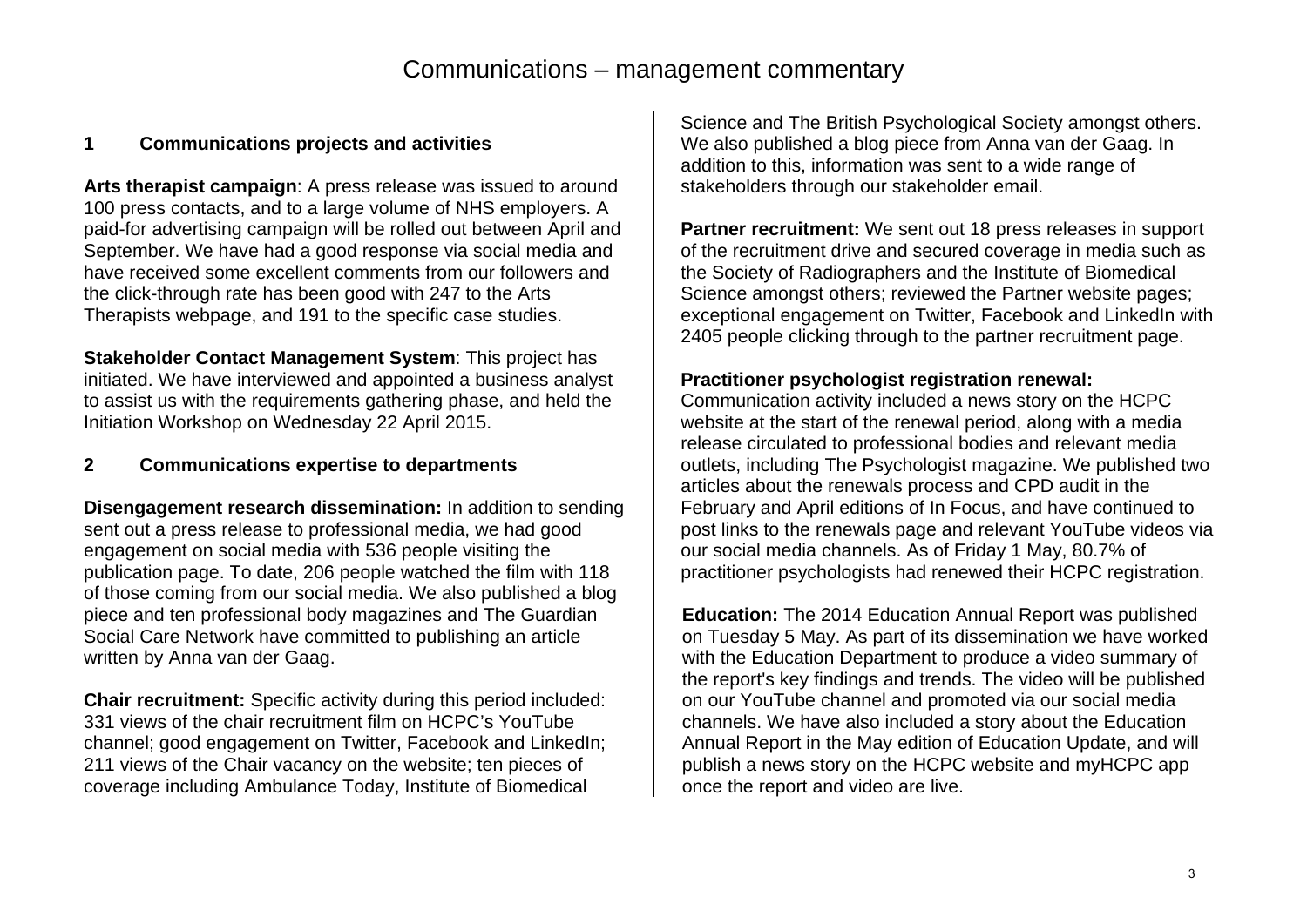**FtP employers information:** Working with the Fitness to Practise Department, we have undertaken a programme of work to enhance our communication with employers about the FtP process, with particular focus on when and in what circumstances they should refer concerns to us. The following resources were updated.

- **The fitness to practise process brochure**  revised brochure published on 20 April 2015.
- **Employer events** updated fitness to practise session has a new presentation to reflect the revised brochure; new case studies to highlight issues employers told us were of particular concern to them; and one to one sessions with case managers, for employers to discuss specific questions or issues on a face to face basis.
- **Fitness to practise section of the website** updated information for employers and managers pages which reflects the revised brochure as well as new case study and a useful links pages.

We have promoted this activity on the website and also via social media. We are also planning further dissemination including a mailing with information to employers.

**Proposed fee changes consultation:** We sent out a press release and achieved wide-spread coverage in the professional press. 232 people visited the fees consultation page from Twitter, Facebook and LinkedIn. We also published a news story at the start of the consultation, spotlighted it on the web homepage and highlighted the consultation to stakeholders via our e-bulletin.

**SCPE consultation:** We have undertaken a number of activities to support the policy consultation, including:

- 0 **Media and social media** – we sent out a press release to professional press and achieved coverage in a variety of publications. We also had nearly 300 visits to the consultation page on the website from Twitter, Facebook and LinkedIn
- . **Website** – news story and spotlight published on home page
- . **Stakeholder** – information included in stakeholder email
- . **Service user and carer consultation events:** In May and June we are holding four events (Edinburgh – 19 May, Belfast – 9 June, Birmingham – 17 June and Cardiff – 18 June) to consult with service users on the proposed revised standards. In addition to recruiting participants ourselves, we are also working with partner organisations including Scottish Health Council, Healthwatch Birmingham and Board of Community Health Councils in Wales.

# **3 Business as usual communications activities**

### **Events**

**Meet the HCPC events**: Almost 100 registrants attended the event in Leamington Spa on 25 February. A presentation on preventing small problems becoming big problems formed part of the standard programme. 38% of delegates rated the event as excellent and 58% as good. The next Meet the HCPC event will take place in Middlesbrough on 2 June. Currently 157 registrants have booked to attend.

**Employer events**: On 11 March we ran an Employer event in Edinburgh. 40 delegates attended the event. 61% delegates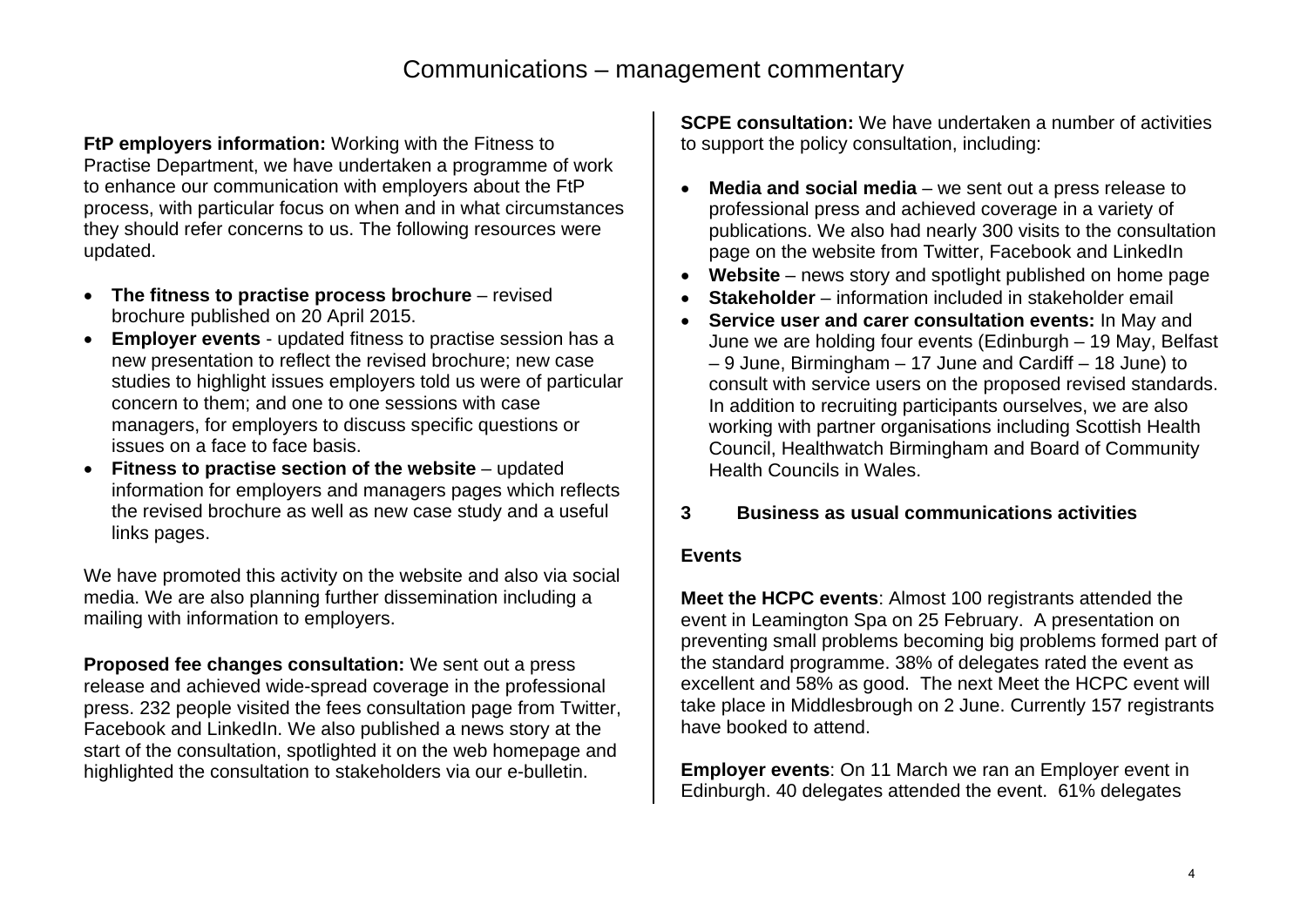# Communications – management commentary

rated the event as excellent and 39% as good. This was the first event where we delivered an updated presentation on registration, CPD and the fitness to practise process. The next Employer event is in Newport on 21 May and so far there have been 27 registrations.

**Exhibitions:** On 28 – 30 April we attended NAIDEX in Birmingham. We had a presence via a stand and presentations as part of the conference programme. The Stakeholder Communications Manager presented on disengagement and CPD. We met over 700 attendees across the three days. Detailed analysis of the event is currently being collated.

**FTP costs analysis event:** We are holding an event on the costs of fitness to practise: a study of the Health and Care Professions Council report on 14 May 2015 for external stakeholders. Stuart Redding of Primary Care Health Sciences will be presenting on the analysis findings. This will be followed by a workshop and discussion.

# **Media**

**Statements and reactive lines**: have been produced for:

- Which's report on 'Making complaints count'
- Dept of Health's report on culture change in the NHS
- Dept of Health's decision on the future funding of the PSA
- UK Govt's response to the Law Commissions report on the regulation of health and social care professionals
- Freedom to Speak Up independent review

**Articles**: The following articles have appeared:

- Journal of Podiatric Medicine (HCPC Report)
- Podiatry Now (Understanding the HCPC's fitness to practise process)
- Locum Today (Registration Special)
- Locum Today (monthly column for March)
- Complete Nutrition (monthly column)
- National Health Executive (WHAT? Arts Therapist campaign)

# **Publishing**

**Education annual report 2014:** The latest report covering the approving and monitoring of education programmes during the academic year 2013–14. Published 5 May 2015.

**The costs of fitness to practise: a study of the Health and Care Professions Council:** A study to generate statistical information for different features of the HCPC's fitness to practise processes and to address questions regarding the factors which impact on cost. To be published 14 May 2015.

**HCPC In Focus**: Articles included an update on the registration renewal of practitioner psychologists, the consultation on registration fees and a focus on professional indemnity.

**HCPC Education Update:** Articles included the consultation on the standards of conduct, performance and ethics, new standards for podiatric surgery and the review of the standards of education and training.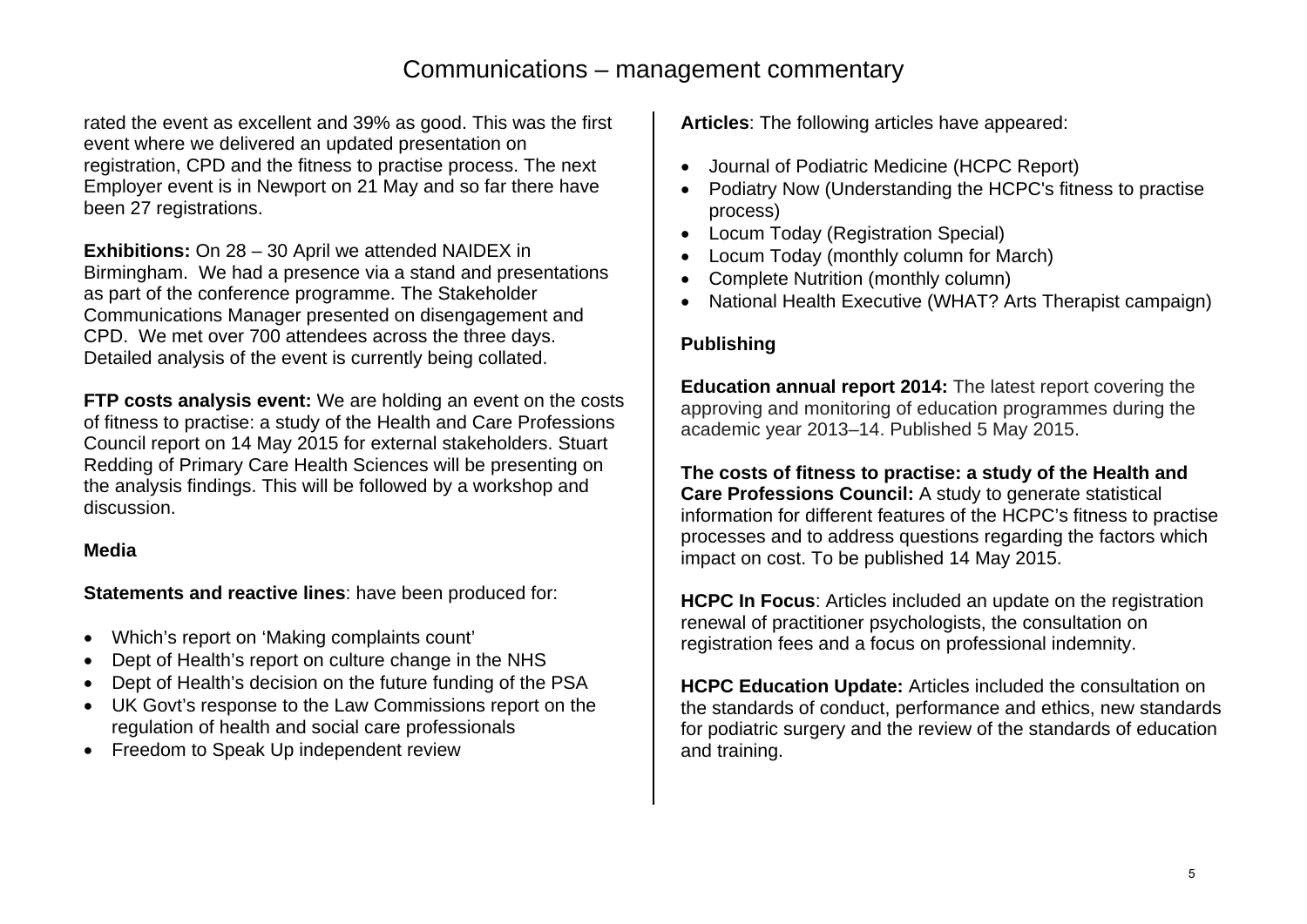# Communications – management commentary

# **Stakeholders**

**Meetings, conferences and exhibitions:** The Stakeholder Communications Manager attended the launch of the Resolution Foundation report into working conditions and pay for care workers (Tuesday 3 March 2015). He also attended the Care Show (25 and 29 March 2015) and met with representatives of Skills for Care, the National Care Forum, Care England, and the Care Quality Commission. We were also represented at the Advancing Healthcare Awards (Friday 17 April). The Stakeholder Communications Manager also spoke at the British Psychological Society Annual Conference on Wednesday 6 May 2015 and at Community Care Live on Tuesday 12 May 2015.

**Working with the professions:** During this period, we held annual meetings with the British and Irish Orthoptic Society (Tuesday 24 Match 2015) and the College of Occupational Therapists (Thursday 9 April 2015).

**Scotland:** Work is underway with the Scottish Government to organise speakers and sessions at the Annual Scottish Regulation event which will take place on Monday 2 November 2015 and planning meetings were held in March and April 2015.

**Wales:** We are monitoring the progress of the Regulation and Inspection of Social Care (Wales) Bill, including the proposal for a new licencing model for specific groups of care workers in Wales, which is being proposed by the Care Council.

**Northern Ireland:** The Stakeholder Communications Manager supported a visit to Belfast (Monday 13 to Tuesday 14 April)

where our Chief Executive and Chair met with representatives of Department of Health, Social Services and Public Safety, the Public Health Agency, the Northern Ireland Social Care Council and the Pharmaceutical Society of Northern Ireland.

**Westminster:** We have monitored the mentions of health and social care in the manifestos of the three main political parties.

# **Web, digital and social media**

**Video content**: Videos launched on YouTube included myHCPC app promotion, Chair recruitment, Service user and carer involvement and promoting the latest HCPC research report.

**Web requests**: Requests included updates to employer guidance and a complete revamp of the education section.

**Web deployment**: Latest development includes making the home and audience pages responsive for mobile devices. Development is complete and testing is underway.

#### **Internal communications**

Priorities for Internal Communications for the coming months are:

- Content strategy and planning for the new SharePoint intranet
- Reviewing and refining the briefing mechanism for line managers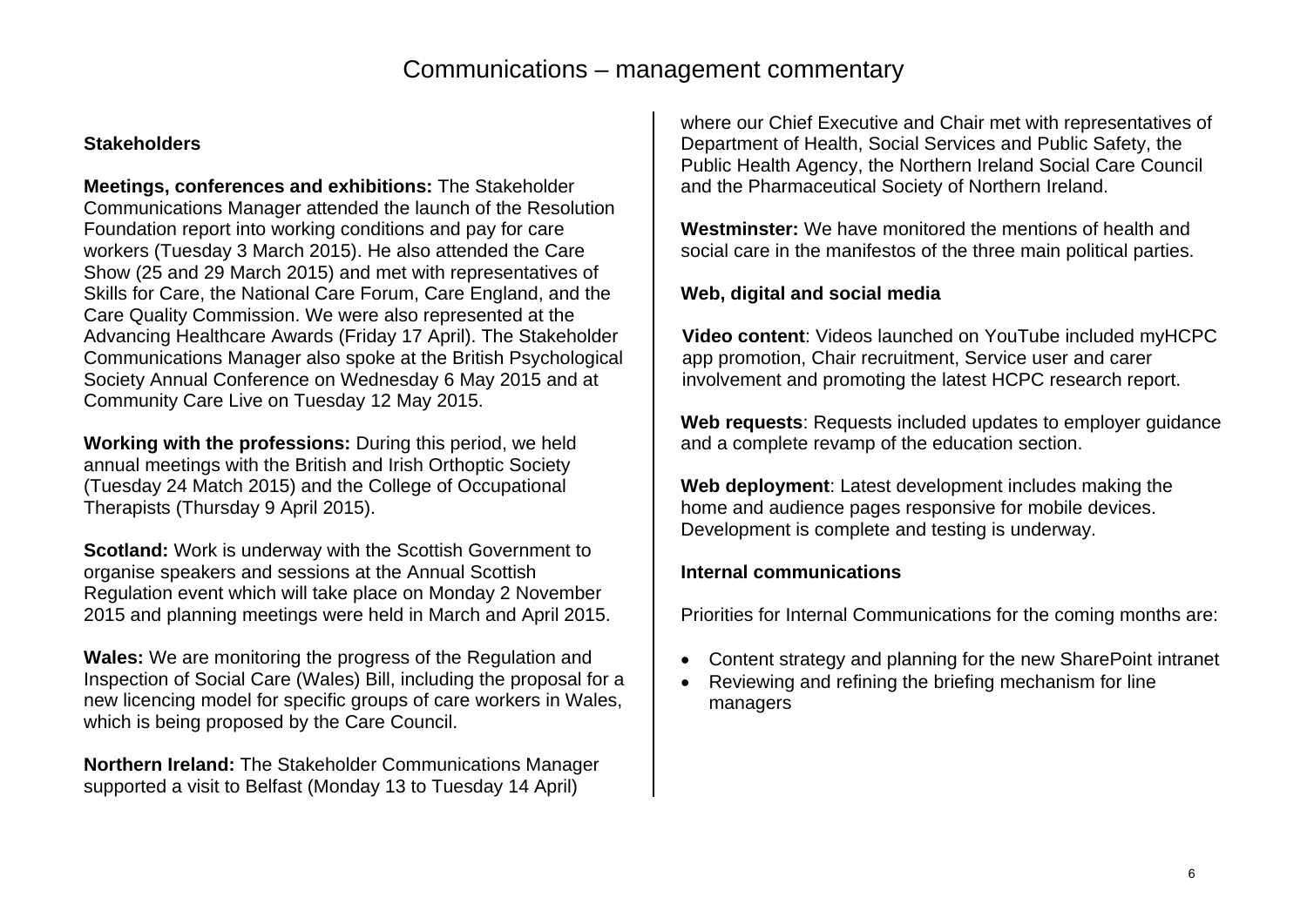

# **Communications Department Management Information Pack**

Jacqueline Ladds, Director of Communications May 2015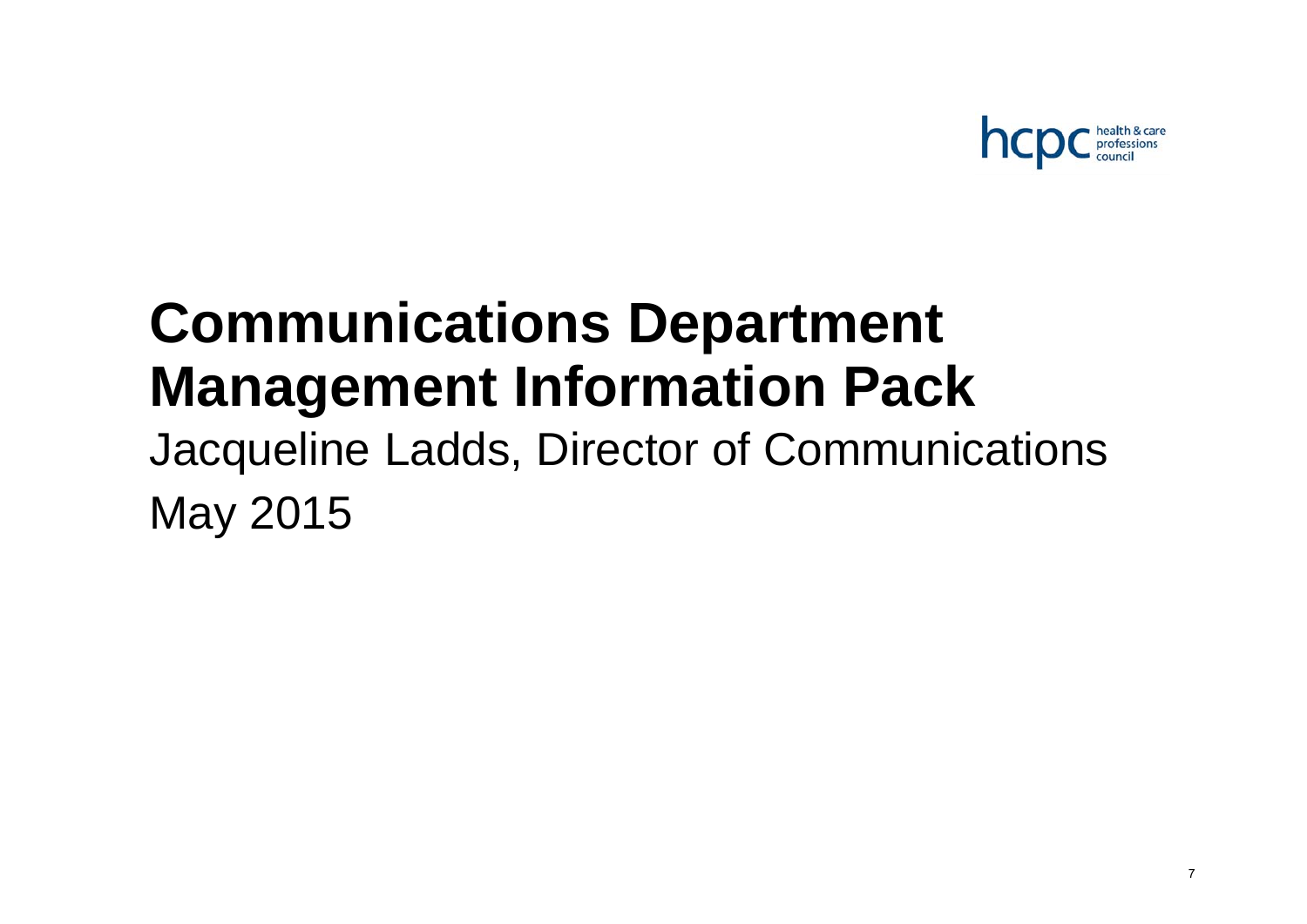| <b>Events</b>                                                   |    |
|-----------------------------------------------------------------|----|
| Overview of events                                              | 9  |
| Attendees at Meet the HCPC events – delegates by profession     | 10 |
| <b>Media</b>                                                    |    |
| Media coverage - by month                                       | 11 |
| Media coverage – to date                                        | 12 |
| <b>Publishing</b>                                               |    |
| Public awareness packs requested                                | 13 |
| HCPC in Focus – number of new subscribers                       | 14 |
| HCPC registration logo - number of downloads                    | 15 |
| Top five requested publications                                 | 16 |
| Standards of proficiency – hard copies requested, by profession | 17 |
| Web                                                             |    |
| <b>HCPC</b> website visits                                      | 18 |
| Register search activity - search result page views             | 19 |
| <b>Digital and social media</b>                                 |    |
| HCPC mobile app – active users                                  | 20 |
| HCPC mobile app - Register searches                             | 21 |
| <b>HCPC YouTube channel activity</b>                            | 22 |
| <b>Twitter - followers</b>                                      | 23 |
| Twitter - followers vs tweets                                   | 24 |
| Facebook                                                        | 25 |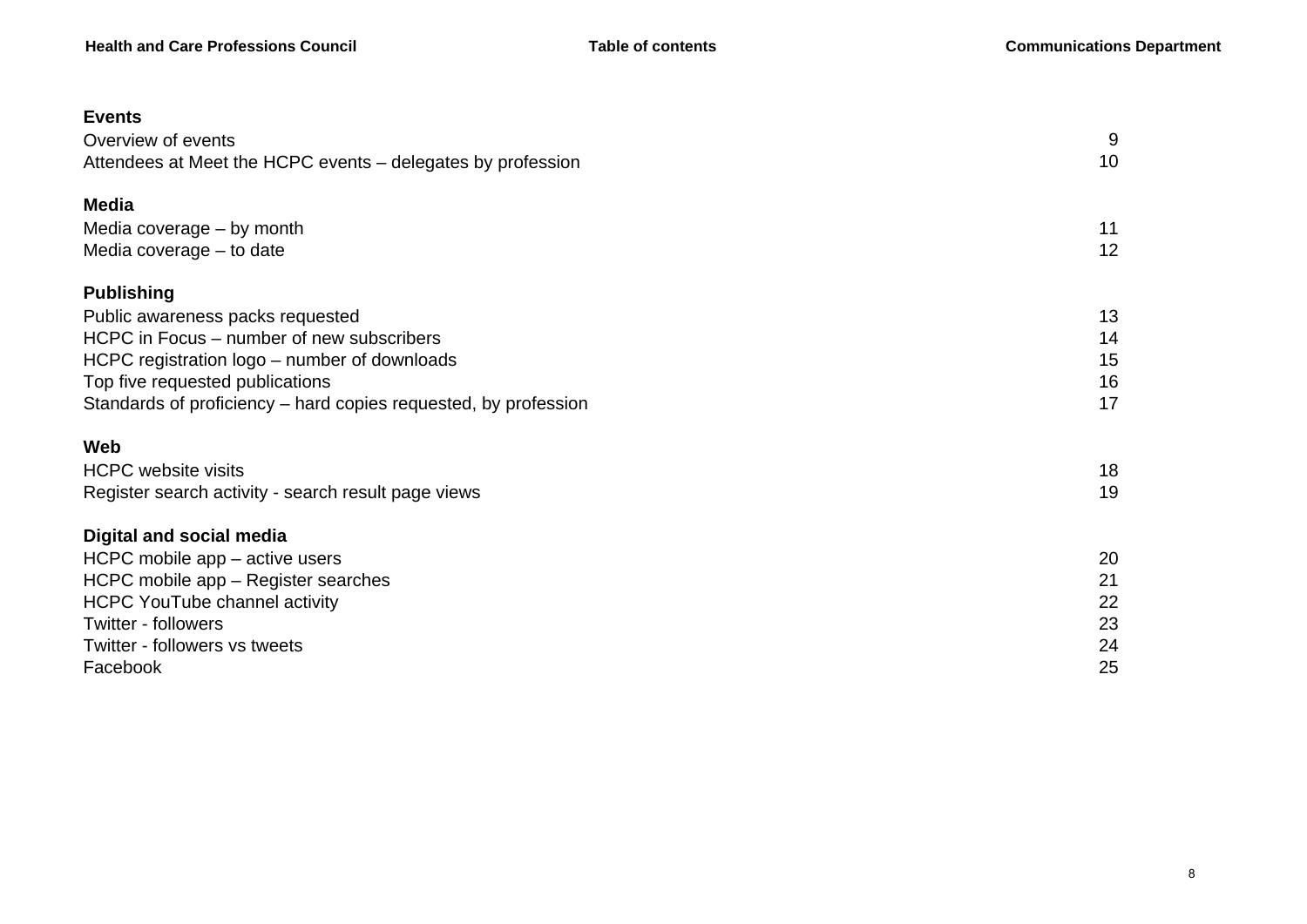

|                                 | 2013     |           |    |          |  |  | 2014 |  |                                                                                                 |  |  |  |  |  | 2015 |        | 2010/11         | 2011/12    | 2012/13         | 2013/14         | 2014/15    |
|---------------------------------|----------|-----------|----|----------|--|--|------|--|-------------------------------------------------------------------------------------------------|--|--|--|--|--|------|--------|-----------------|------------|-----------------|-----------------|------------|
|                                 |          |           |    |          |  |  |      |  | Apr May Jun Jul Aug Sep Oct Nov Dec Jan Feb Mar Apr May Jun Jul Aug Sep Oct Nov Dec Jan Feb Mar |  |  |  |  |  |      |        | <b>FYE</b>      | <b>FYE</b> | <b>FYE</b>      | <b>FYE</b>      | <b>FYE</b> |
|                                 |          |           |    |          |  |  |      |  |                                                                                                 |  |  |  |  |  |      |        |                 |            |                 |                 |            |
| <b>Exhibition stands</b>        |          |           |    | $\Omega$ |  |  | 0    |  |                                                                                                 |  |  |  |  |  |      |        | 32 <sub>l</sub> | 26         | 16              | 10 <sup>1</sup> | 4          |
| <b>Presentations, talks and</b> |          |           |    |          |  |  |      |  |                                                                                                 |  |  |  |  |  |      |        |                 |            |                 |                 |            |
| seminars (1)                    |          |           |    |          |  |  |      |  |                                                                                                 |  |  |  |  |  |      |        | 23              |            | 47              | 44              | 37         |
| Meet the HCPC (2)               |          |           |    |          |  |  |      |  |                                                                                                 |  |  |  |  |  |      |        |                 |            | 10              |                 | 4          |
| <b>Employer events</b>          |          |           |    |          |  |  |      |  |                                                                                                 |  |  |  |  |  |      |        |                 |            |                 |                 | 5          |
| <b>Education seminars</b>       | $\Omega$ |           |    |          |  |  |      |  |                                                                                                 |  |  |  |  |  |      |        |                 |            | 12 <sub>1</sub> |                 | 8          |
| Stakeholder events              |          |           |    |          |  |  |      |  |                                                                                                 |  |  |  |  |  |      |        |                 |            |                 |                 | 6          |
| <b>Total</b>                    |          | -10<br>5. | 11 |          |  |  | 6.   |  |                                                                                                 |  |  |  |  |  |      | $\sim$ | 68              | 63         | 94              | 81              | 64         |

**(1)** Presentations, talks and seminars given to any stakeholder group (including webinars)

**(2)** 2 events on 1 day

2009-2012

Exhibitions stands and talks given at exhibitions, conferences, party conferences and fringe events are grouped together. From 2012 separated into exhibition stands and presentations Presentations given to any stakeholder group, including, amongst others, students, registrants, professional groups, members of the public, etc.

**Listening events**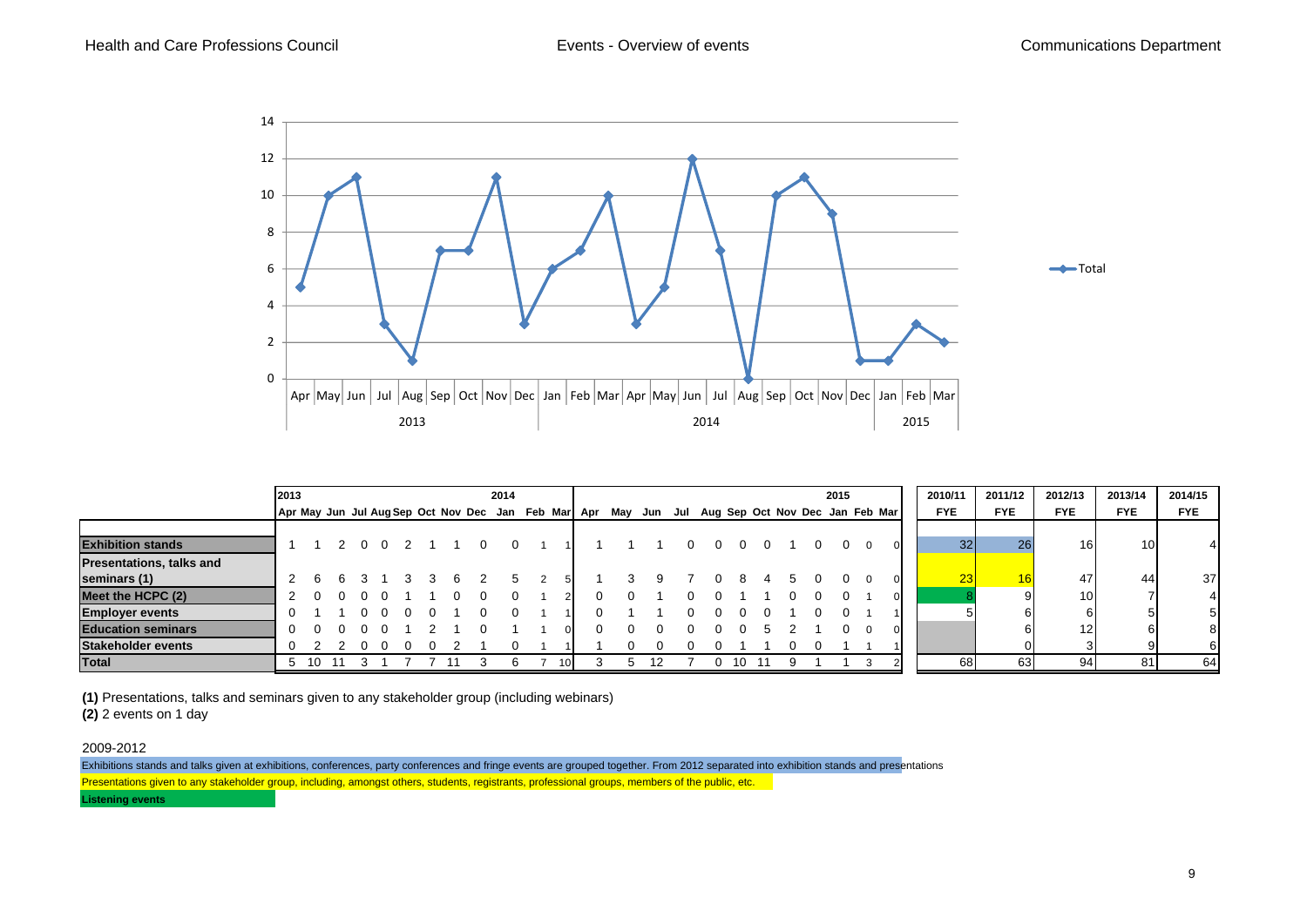#### Health and Care Professions Council **Events - Attendees at Meet the HCPC events - delegates by profession** Communications Department



|                                           | 2013     |              |          |                          |     |     |     |          | 2014     |                |     |          |     |              |     |     |     |     |     |          | 2015     |                 |     | 2010/11    |     | 2011/12    | 2012/13    | 2013/14    | 2014/15        |
|-------------------------------------------|----------|--------------|----------|--------------------------|-----|-----|-----|----------|----------|----------------|-----|----------|-----|--------------|-----|-----|-----|-----|-----|----------|----------|-----------------|-----|------------|-----|------------|------------|------------|----------------|
|                                           | Apr      | May          | Jun      | Jul Aug Sep <sup>1</sup> |     | Oct | Nov | Dec      | Jan      | $\text{Feb}^2$ | Mar | Apr      | May | Jun          | Jul | Aug | Sep | Oct | Nov | Dec      | Jan      | Feb             | Mar | <b>FYE</b> |     | <b>FYE</b> | <b>FYE</b> | <b>FYE</b> | <b>FYE</b>     |
| <b>Arts therapists</b>                    |          | $\Omega$     | $\Omega$ |                          |     |     |     |          |          |                |     |          |     |              |     |     |     |     |     |          |          |                 |     |            |     | 17         |            | 20         | 18             |
| <b>Biomedical scientists</b>              |          | $\Omega$     | $\Omega$ |                          |     |     |     |          |          |                |     |          |     |              |     |     |     |     |     | $\Omega$ | $\Omega$ |                 |     |            | 54  | 57         | 22         | 46         | 1 <sup>c</sup> |
| <b>Chiropodists</b>                       | 11       | $\Omega$     | $\Omega$ |                          | 15  |     |     |          |          | 14             | 19  |          |     | 13           |     |     |     |     |     | $\Omega$ |          | 'n              |     |            | 115 | 63         | 28         | 69         | 29             |
| <b>Clinical scientists</b>                | 0        | $\Omega$     | $\Omega$ |                          |     |     |     |          |          |                |     |          |     |              |     |     |     |     |     | U        |          |                 |     |            | 15  | 12         |            | 11         |                |
| <b>Dietitians</b>                         |          | $\Omega$     | $\Omega$ |                          |     |     |     | $\Omega$ |          |                |     |          |     |              |     |     | 10  |     |     | $\Omega$ | 0        |                 |     |            | 20  | 18         |            | 18         | 21             |
| <b>Hearing aid dispensers</b>             | $\Omega$ | $\Omega$     | $\Omega$ |                          |     |     |     | $\Omega$ | $\Omega$ |                |     | $\Omega$ |     |              |     |     |     |     |     | $\Omega$ | U        |                 |     |            | 34  | 13         |            | 12         |                |
| <b>Occupational therapists</b>            | 6        | $\Omega$     | $\Omega$ |                          | 22  |     |     | $\Omega$ |          | 23             | 21  |          |     | g            |     |     |     | 34  |     | $\Omega$ |          | 10 <sub>1</sub> |     |            | 162 | 181        | 71         | 82         | 58             |
| <b>Operating department practitioners</b> |          | $\Omega$     | $\Omega$ |                          |     |     |     |          |          |                |     |          |     |              |     |     |     |     |     | $\Omega$ |          |                 |     |            | 22  | 13         |            |            |                |
| <b>Orthoptists</b>                        |          | $\Omega$     | $\Omega$ |                          |     |     |     |          |          |                |     |          |     |              |     |     |     |     |     | U        |          |                 |     |            |     |            |            |            |                |
| <b>Paramedics</b>                         |          | $\Omega$     | $\Omega$ |                          | 10  |     |     | $\Omega$ |          |                |     | $\Omega$ |     | o            |     |     |     |     |     | $\Omega$ | U        |                 |     |            | 77  | 46         | 15         | 38         | 28             |
| Physiotherapists                          | 17       | $\Omega$     | $\Omega$ |                          | 16  | 21  |     | $\Omega$ |          | 23             | 38  |          |     | 8            |     |     |     |     |     | $\Omega$ | $\Omega$ | 10 <sup>1</sup> |     |            | 196 | 129        | 51         | 115        | 31             |
| <b>Practitioner psychologists</b>         | 8        | $\Omega$     | $\Omega$ |                          |     | 15  |     |          |          |                |     |          |     | <sub>n</sub> |     |     |     | 14  |     | $\Omega$ | U        |                 |     |            | 60  | 34         |            | 37         | 37             |
| <b>Prosthetists / orthotists</b>          | $\Omega$ | $\Omega$     | $\Omega$ |                          |     |     |     | O        |          |                |     | $\Omega$ |     |              |     |     |     |     |     | $\Omega$ | U        |                 |     |            |     | 3          |            |            |                |
| Radiographers                             | 10       | $\Omega$     | $\Omega$ |                          |     |     |     |          |          | 18             |     |          |     |              |     |     |     |     |     |          |          |                 |     |            | 57  | 35         | 29         | 51         | 17             |
| Social workers in England                 | 52       | <sup>n</sup> |          |                          |     |     |     |          |          | 79             | 47  |          |     | 58           |     |     |     |     |     |          |          | 27              |     |            |     |            | 2156       | 184        | 88             |
| Speech and language therapists            | 3        | $\Omega$     | $\Omega$ |                          |     |     |     | $\Omega$ |          |                |     | $\Omega$ |     |              |     |     |     |     |     | $\Omega$ | O        |                 |     |            | 37  | 21         |            | 19         |                |
| Other/Unknown                             |          | $\Omega$     | $\Omega$ |                          | a   |     |     |          |          | 105            |     | O        |     | O            |     |     | 14  |     |     | $\Omega$ | 0        |                 |     |            | 22  | 28         |            | 130        | 27             |
| Total                                     | 128      | 01           | 01       | 0                        | 125 | 121 |     |          |          | 293            | 187 |          |     | 124          |     |     | 86  | 108 |     | 0        | $\bf{0}$ | 96              |     |            | 895 | 676        | 2441       | 854        | 414            |

**1. Online and in person attendees - Meet the HCPC Perth**

**2. Online and in person attendees - Meet the HCPC Preston (online- 102 views in total)**

414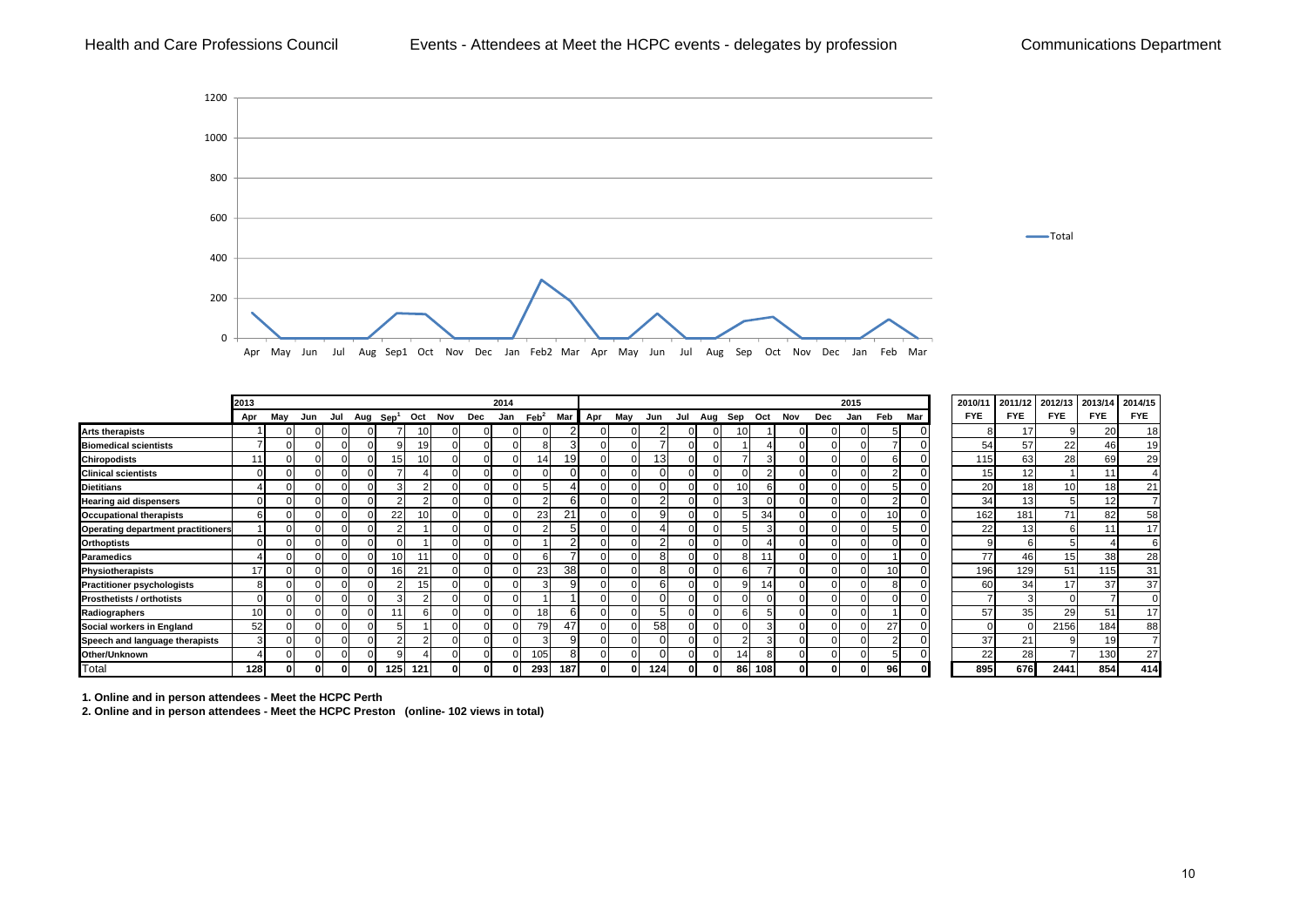#### **Media coverage - January 2015 Media coverage - February 2015 Media Coverage - March 2015**







| <b>Month: January</b>         |        |
|-------------------------------|--------|
| Category                      | Volume |
| Fitness to practise           | 65     |
| Registrants                   | 24     |
| <b>General HCPC</b>           | 29     |
| Professional Press / Journals |        |
| <b>Emerging professions</b>   |        |
| <b>Broadcast</b>              |        |
|                               |        |

| <b>Month: January</b>         |        | <b>Month: February</b>        |        | <b>Month: March</b>           |        |
|-------------------------------|--------|-------------------------------|--------|-------------------------------|--------|
| Category                      | Volume | Category                      | Volume | Category                      | Volume |
| Fitness to practise           | 65     | <b>Fitness to practise</b>    | 89     | <b>Fitness to practise</b>    | 120    |
| Registrants                   | 24     | Registrants                   | 22     | Registrants                   | 28     |
| General HCPC                  | 29     | <b>General HCPC</b>           | 35     | <b>General HCPC</b>           | 44     |
| Professional Press / Journals |        | Professional Press / Journals |        | Professional Press / Journals |        |
| Emerging professions          |        | <b>Emerging professions</b>   |        | <b>Emerging professions</b>   |        |
| Broadcast                     |        | <b>Broadcast</b>              |        | <b>Broadcast</b>              |        |
| TOTAL                         | 118    | <b>TOTAL</b>                  | 146    | <b>TOTAL</b>                  | 192    |

| <b>Month: March</b>           |        |
|-------------------------------|--------|
| Category                      | Volume |
| Fitness to practise           | 120    |
| Registrants                   | 28     |
| <b>General HCPC</b>           | 44     |
| Professional Press / Journals |        |
| <b>Emerging professions</b>   |        |
| <b>Broadcast</b>              |        |
| TOTAI                         |        |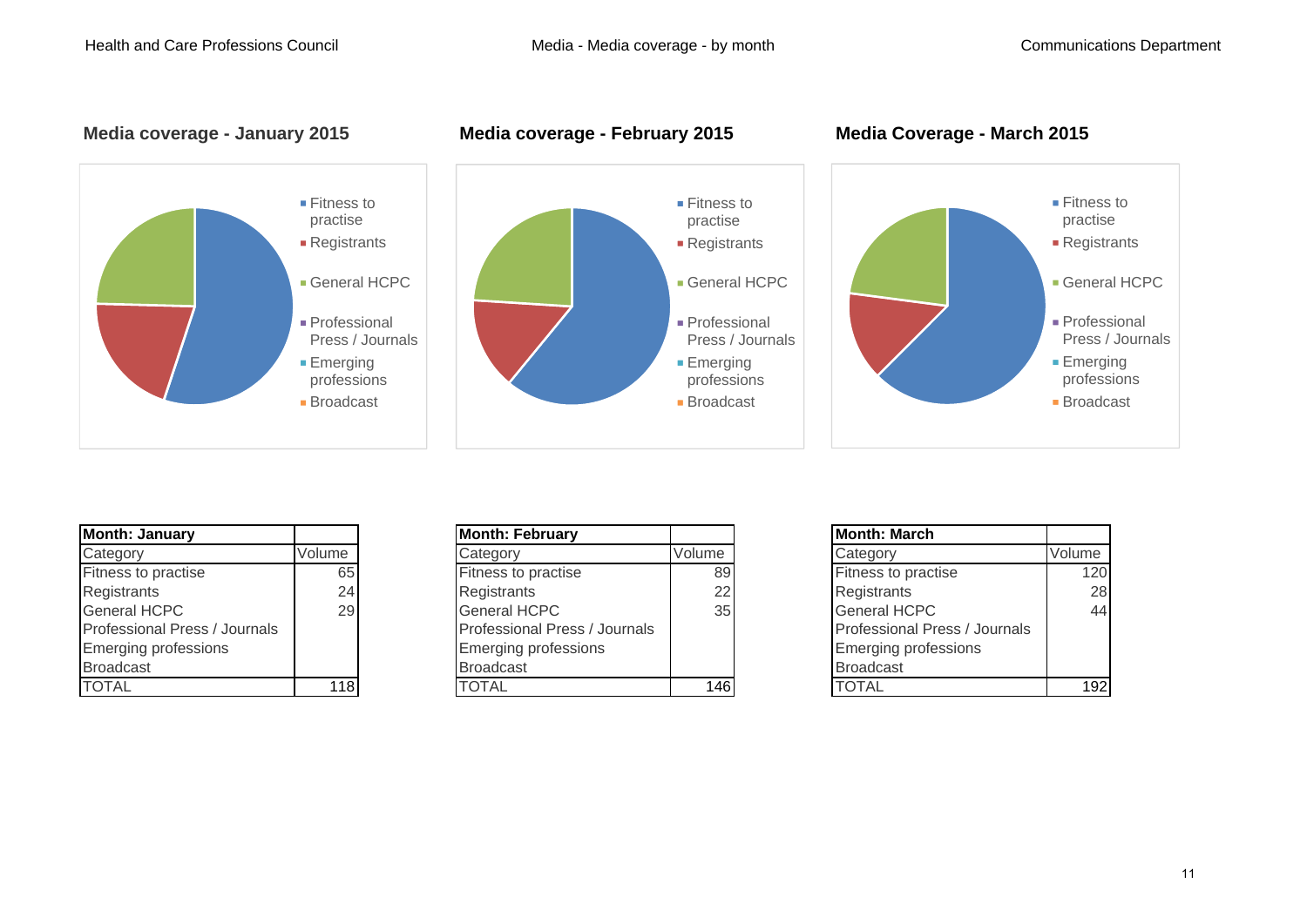

|                               | 2013            |      |                 |                 |                 |                 |          |                 |     | 2014            |                 |                 |                  |              |             |           |                 |                  |          |                 |             | 2015       |                 |                  | 2012/13    | 2013/14         | 2014/15    |
|-------------------------------|-----------------|------|-----------------|-----------------|-----------------|-----------------|----------|-----------------|-----|-----------------|-----------------|-----------------|------------------|--------------|-------------|-----------|-----------------|------------------|----------|-----------------|-------------|------------|-----------------|------------------|------------|-----------------|------------|
| <b>Coverage type</b>          | Apr             | May  | Jun             | IJul            | Aug Sept Oct    |                 |          | Nov Dec         |     | IJan            | <b>Feb</b>      | Mar             | <b>Apr</b>       | May          | <b>IJun</b> | - IJul    | Aug Sept Oct    |                  |          | <b>INov</b>     | <b>IDec</b> | <b>Jan</b> | lFeb.           | <b>IMar</b>      | <b>FYE</b> | <b>FYE</b>      | <b>FYE</b> |
| <b>Fitness to practise</b>    | 515             | 261  | 97 I            | <b>501</b>      | 65 I            | 101             | 225      | 103             | 292 | 517             | 69 I            | 293             | 45               | 212          | 74          | 49        | 102             | -37 I            | 59 I     | 17 <sup>1</sup> | 16          | 65 I       | 89              | 120 <sub>l</sub> |            | 2588            | 885        |
| Registrants                   |                 | 20   | 30 <sup>l</sup> | 11              | <b>28</b>       | 441             | 19       | <b>26</b>       | 17  | 25 <sup>1</sup> | 22              | 211             | 15 <sup>1</sup>  | 28           | 25          | 20        | 15              | 81               |          |                 |             | 24         | 22              | 28               |            | 265             | 203        |
| <b>General HCPC</b>           | 37              | 29 I |                 | 111             | 47              | 24              | 19       | 19 <sup>1</sup> |     |                 | <b>26</b>       | 10 <sup>1</sup> | 80 l             | 29           | 40          | <b>26</b> | 12 <sub>1</sub> | 891              | 75       | 79              | 68I         | <b>29</b>  | 35 <sup>1</sup> | 44               |            | 25 <sup>′</sup> | 606        |
| Professional Press / Journals | 12 <sup>1</sup> | 21   | 32 <sub>l</sub> | 31 <sup>1</sup> | 30 <sup>l</sup> | 33 <sup>1</sup> | 22       | 30 <sup>l</sup> | 39  | 39 I            | 45 <sub>l</sub> | 52 <sub>1</sub> | 21               | 37           | 27          | 19        | <b>20</b>       |                  | ΩI       |                 |             |            |                 |                  |            | 386             | 125        |
| <b>Emerging professions</b>   | $\Omega$        |      |                 |                 |                 |                 | $\Omega$ |                 |     |                 | 31              | $\Omega$        |                  |              |             |           |                 | 31               | $\Omega$ |                 |             |            |                 |                  |            | 26              | 13         |
| <b>Broadcast</b>              |                 |      |                 |                 |                 | $\Omega$        |          | 33              |     |                 |                 | $\Omega$        | $\Omega$         |              |             |           |                 | οI               | $\Omega$ |                 |             |            |                 |                  |            | 5               |            |
| Total                         | 567             | 336  | 168 I           | 107             | 170 I           | 204             | 290      | 215             | 359 | 608             | 169 <b>I</b>    | 376             | 162 <sup>1</sup> | 306 <b>I</b> | 1661        | 114       | 159             | 138 <sup>l</sup> | 145      | 101             | 94          | 1181       | 146 <b>I</b>    | 192              |            | 3569            | 1841       |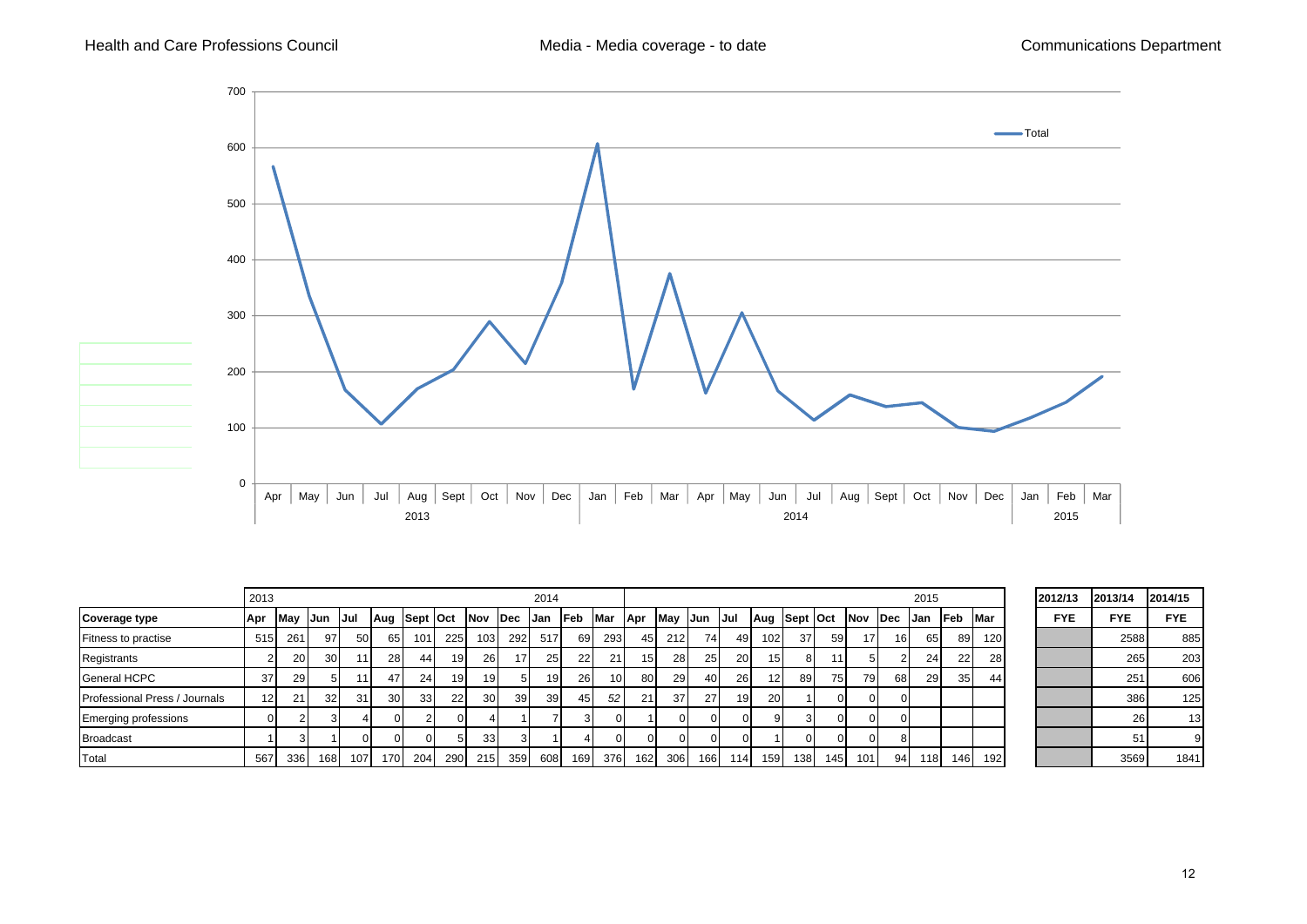

One public awareness pack consists of 25 public awareness leafets, two public awareness posters, one renewal reminder poster and one promoting your HCPC registration leaflet

#### **Number of packs requested per month by profession**

|                                           | 2013           |                 |    |    |                 |                 |                 |    |                 | 2014           |                 |                |                |                 |                 |                 |                                                                             |          |    |                 |          | 2015     |          |    |                   |
|-------------------------------------------|----------------|-----------------|----|----|-----------------|-----------------|-----------------|----|-----------------|----------------|-----------------|----------------|----------------|-----------------|-----------------|-----------------|-----------------------------------------------------------------------------|----------|----|-----------------|----------|----------|----------|----|-------------------|
| <b>Profession</b>                         | Apr            | May             |    |    |                 |                 |                 |    |                 |                |                 |                |                |                 |                 |                 | Jun Jul Aug Sep Oct Nov Dec Jan Feb Mar Apr May Jun Jul Aug Sep Oct Nov Dec |          |    |                 |          |          |          |    | Jan Feb Mar Total |
| <b>Arts Therapists</b>                    |                | 3               |    | ΩI | 0               | ΩI              | 2               | 5  | ΟI              | ΟI             | $\overline{0}$  | 6 <sub>1</sub> |                |                 | 6               |                 |                                                                             | 3        |    | $\overline{2}$  |          |          | ΩI       |    | 22                |
| <b>Biomedical scientists</b>              |                | 3 <sub>l</sub>  |    | ΩI | 2               |                 | 6               | 51 | ΟI              | 2              | 31              | $\Omega$       | $\overline{2}$ | 0               | 12              | 0               |                                                                             | 5        | ΩI | 0               |          | 5        | 3        |    | 28                |
| <b>Chiropodists</b>                       | 19             | 16 <sub>1</sub> | 61 |    | 27              | 14 <sub>1</sub> | 16 <sub>1</sub> | 13 | 10 <sup>1</sup> | <b>20</b>      |                 | 16             |                | 17              | 25 <sub>l</sub> | 32 <sub>l</sub> | 25                                                                          | 19       | 3  | $\overline{4}$  |          | 5        | 18       | 10 | 166               |
| <b>Clinical scientists</b>                | 0              | 0               |    | 01 | $\Omega$        | $\Omega$        | 2               |    | 01              | $\overline{0}$ | 0               | $\overline{0}$ | $\Omega$       | 0               |                 | 41              | 0                                                                           | $\Omega$ | ΟI | $\overline{0}$  |          | 0        | 01       |    | 6                 |
| <b>Dietitians</b>                         | 0              | 0               | 3  | ΩI |                 | ΩI              | 0               |    |                 |                | 01              | 2              | $\Omega$       | 11              | $\overline{2}$  | 01              | 0                                                                           | $\Omega$ | ΩI | $\overline{0}$  | 0        | 0        | ΩI       |    | 13                |
| <b>Hearing aid dispensers</b>             | 0              | 0               |    | 01 | $\Omega$        | ΟI              | $\overline{0}$  |    | ΟI              | 01             | 01              | 01             | $\Omega$       | 0               | 81              | ΟI              | 0                                                                           | $\Omega$ | ΟI | $\overline{0}$  | $\Omega$ | 0        | ΟI       |    | 8                 |
| <b>Occupational therapists</b>            | 0              | 3               |    |    | 14              | 12 <sub>l</sub> | 6               | 41 |                 | 31             | $\overline{0}$  | 01             |                | 0               | 0I              |                 | 2                                                                           |          | 61 | 0I              | 0        | 6        | 01       |    | 17                |
| <b>Operating department practitioners</b> | $\overline{2}$ |                 |    | 0  | 10              | $\Omega$        | 4               |    | ΟI              | οI             | 12 <sub>1</sub> | 3 <sub>l</sub> | $\Omega$       | 0               | 51              | 01              | 0                                                                           | 5        | ΩI | $\overline{0}$  |          | 5        | ΟI       |    | 18                |
| <b>Orthoptists</b>                        | $\Omega$       | 01              |    | ΩI | 2               | $\Omega$        | 0               |    | οı              | ΟI             | $\overline{0}$  | 0              | $\Omega$       | 01              | 51              | ٥I              | 0                                                                           | 0        | ΩI | ΟI              |          | 0        | 01       |    | 5                 |
| Paramedics                                | 5              | 3               | 3  | 4  |                 |                 |                 |    | 2 <sub>1</sub>  | 41             | $\overline{0}$  | 6              | ΩI             | 2               | 51              | 0               | 0                                                                           |          | ΩI | ΟI              |          |          | $\Omega$ |    | 16                |
| <b>Physiotherapists</b>                   | 9              | 8               | 11 | 6  | 14 <sup>1</sup> | 10 <sup>1</sup> | 13 <sub>1</sub> | 9  | 41              | 61             | 27              | 32             | 8              | 15              | 19 <sup>l</sup> |                 | 4                                                                           | 6        |    | 5               | 01       | $\Omega$ |          |    | 64                |
| <b>Practitioner psychologists</b>         | 0              | 01              |    | ΩI | $\Omega$        | ΟI              | 0               |    | Οl              | ΟI             | 01              | $\Omega$       | 0              | $\Omega$        | 0I              | 01              | 0                                                                           | $\Omega$ |    | 31              |          | 0        | 0        |    | 3                 |
| <b>Prosthetists / orthotists</b>          | 01             | 01              |    | ΩI | 0               | $\overline{2}$  | 2               |    | ΟI              | 0              | 01              | 0              | $\Omega$       | 0               | 31              | 01              |                                                                             | $\Omega$ |    | 01              |          |          | 0        |    | 4                 |
| Radiographers                             | $\Omega$       | 0               |    | Ωl |                 | $\Omega$        |                 |    | 31              | 141            | 2               |                |                |                 | ΩI              | 01              | 0                                                                           | $\Omega$ |    | ΩI              |          |          | 0        |    | 14                |
| Social workers in England                 | 4              | 5               |    | 51 |                 | $\overline{3}$  | 13 <sub>1</sub> | 3  |                 | 61             | 14 <sup>1</sup> | 9              |                | 6               | 61              | 61              | 5                                                                           | 9        | 5. | 18 <sub>l</sub> | 61       |          |          |    | 73                |
| Speech and language therapists            | ΩI             | $\Omega$        |    | 51 | 6               | 8               | 4               | 5  | 51              |                | $\overline{0}$  |                | $\Omega$       |                 | $\Omega$        | ΩI              | 5                                                                           |          | nι | 0               |          | 0        | $\Omega$ |    | 7                 |
| Other                                     | 12             | 19 <sub>1</sub> | 21 |    | 14 <sub>1</sub> | 3 <sup>l</sup>  | 18 <sub>1</sub> |    | 31              | 9              | 31              | 51             | 61             | 14 <sup>1</sup> | 11              | 10 <sub>l</sub> | 14.                                                                         | 15       |    | 8               |          | 10       | 8        |    | 114               |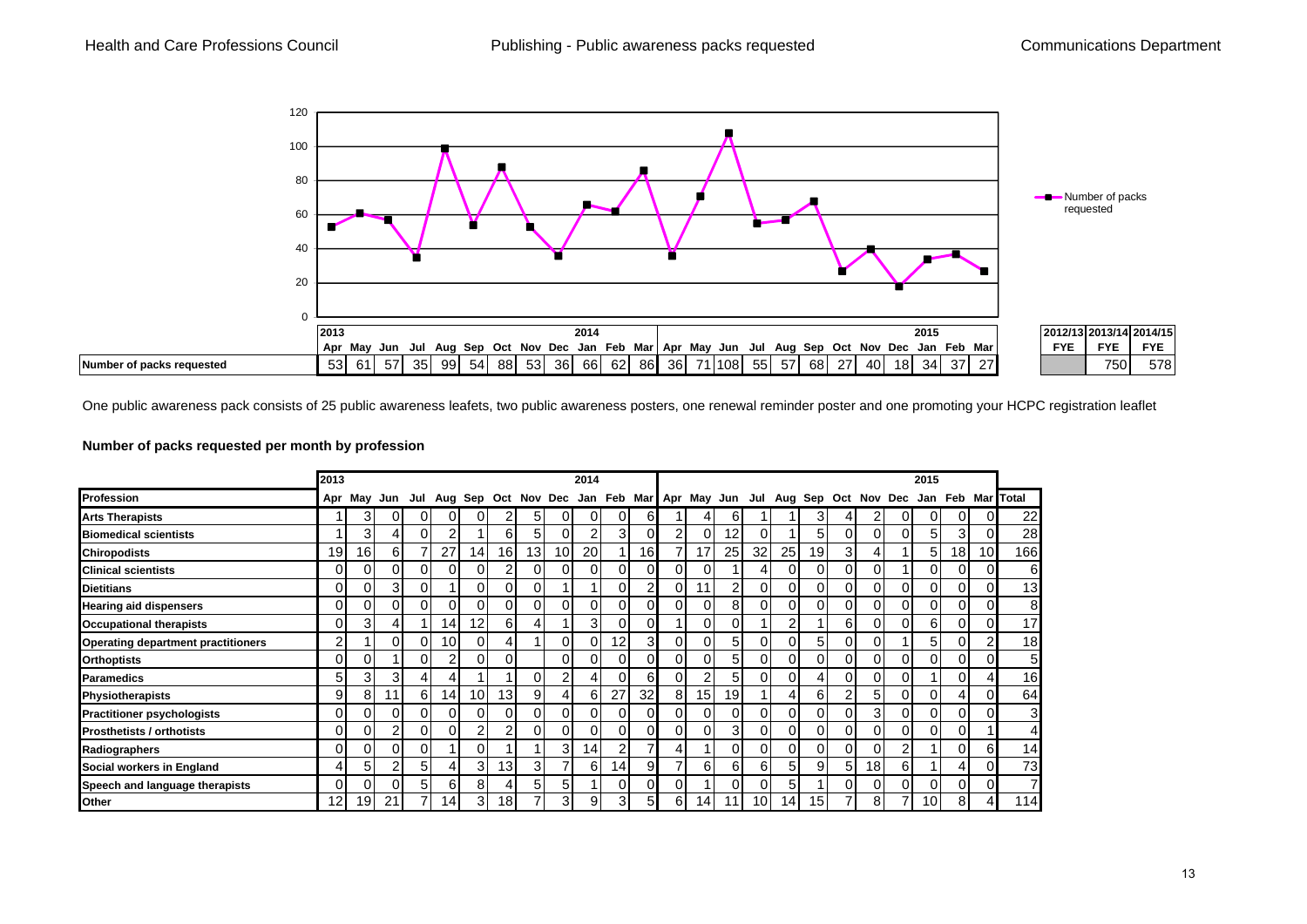

**Total number of subscribers to HCPC In Focus (includes unsubscribes)** 24,504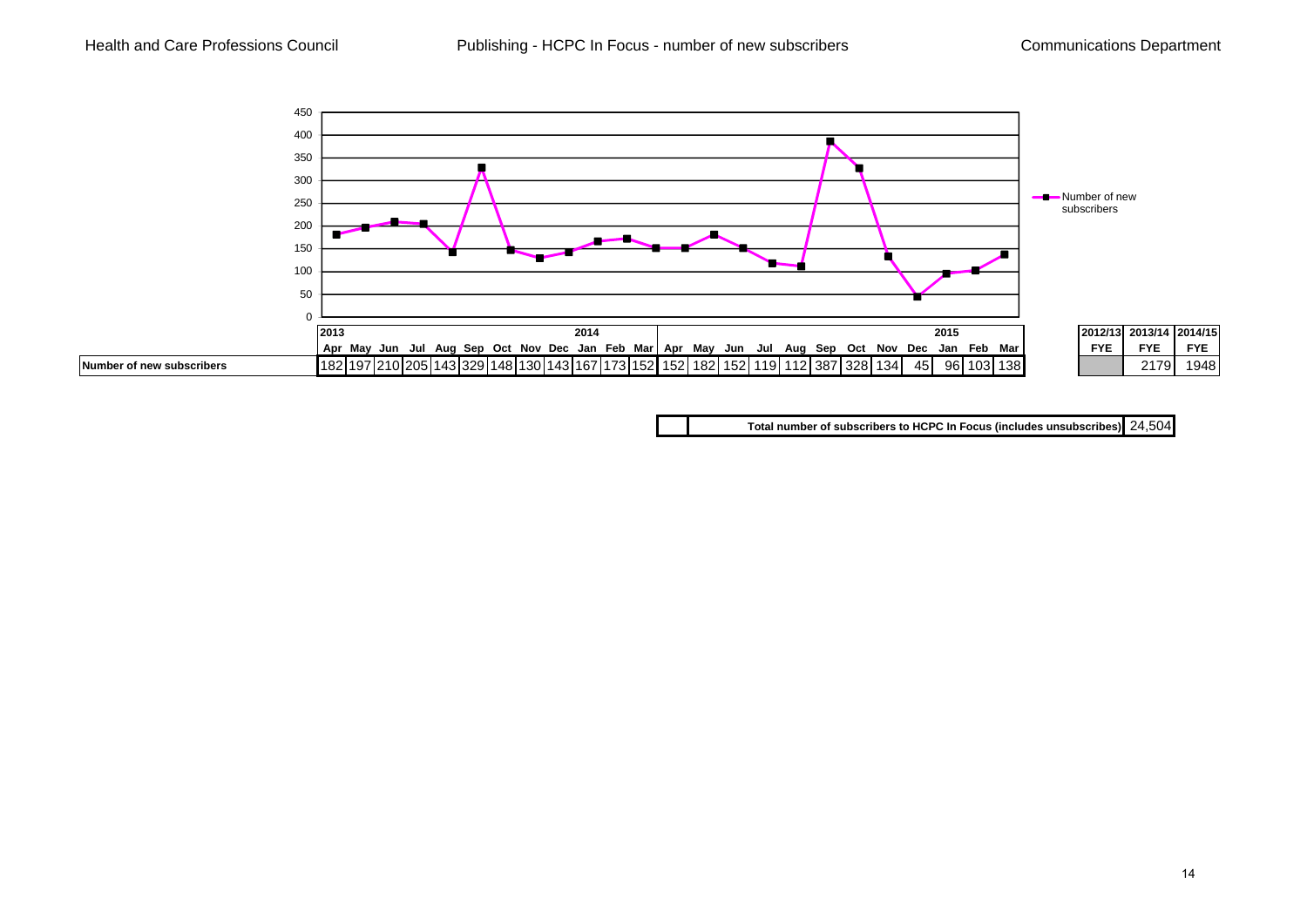

#### **Downloads by profession**

|                                           | 2013            |        |                 |                 |                 |                 |    |                     |                   | 2014            |                 |                 |                 |                 |                 |                 |                 |                 |                |         |                | 2015      |                 |           |              |
|-------------------------------------------|-----------------|--------|-----------------|-----------------|-----------------|-----------------|----|---------------------|-------------------|-----------------|-----------------|-----------------|-----------------|-----------------|-----------------|-----------------|-----------------|-----------------|----------------|---------|----------------|-----------|-----------------|-----------|--------------|
|                                           | Apr             | May    | Jun             | Jul             |                 |                 |    | Aug Sep Oct Nov Dec |                   |                 | Jan Feb Mar Apr |                 |                 | May             | Jun             | Jul             | Aug             | Sep             | Oct            | Nov Dec |                | Jan       | Feb             | Mar       | <b>Total</b> |
| <b>Arts Therapists</b>                    | 16              | 15     | <b>20</b>       | 61              | 9               | 181             |    | 131                 | 81                | <b>231</b>      | 10I             | 16I             | 12              | <b>231</b>      |                 | 12              | 15I             |                 | 81             |         | 31             | 61        | 61              | 81        | 132          |
| <b>Biomedical scientists</b>              |                 | 51     | 4               |                 |                 | ΩI              | 4  | 13                  | 61                | 4               | 2               | ΩI              |                 |                 |                 |                 |                 |                 | 2              |         | 01             | ΩI        |                 |           | 9            |
| <b>Chiropodists</b>                       | 42              | 31     | 21              | 26I             | 431             | 29              | 49 | 33 <sup>1</sup>     | 31                | 24              | 141             | 32 <sub>l</sub> | 14              | <b>36</b>       | 39 <sub>l</sub> | 47              | 43 <sub>l</sub> | 27              | 21             | 17      | 9              | 21        | 16              | 19        | 309          |
| <b>Clinical scientists</b>                |                 | 0      | 1               |                 |                 | 14 <sub>1</sub> | 6  |                     | 51                | 31              | 0               |                 |                 | Οl              | $\Omega$        | 2               |                 | 2               | Οl             | ΩI      | $\overline{2}$ | ΩI        | $\Omega$        |           | 8            |
| <b>Dietitians</b>                         | 18 <sup>l</sup> | 9      | 10 <sup>1</sup> |                 | 10 <sup>1</sup> |                 | 6  | 81                  | 61                | 12 <sub>1</sub> | 2 <sub>1</sub>  | 10 <sup>1</sup> | 12              | 13 <sup>l</sup> | 16 <sup>l</sup> | 10 <sup>1</sup> | 9               | 11              | 8              |         | 31             | 6         |                 | 61        | 105          |
| <b>Hearing aid dispensers</b>             | 9               | 5      | 31              |                 | $\overline{3}$  | 3               |    |                     |                   |                 | 2               | 61              | $\Omega$        |                 | 6               |                 | 61              | $\overline{2}$  |                |         |                |           |                 |           | 22           |
| <b>Occupational therapists</b>            | 23              | 12     | 81              | 13I             | 15 <sup>1</sup> | 18              | 55 | 16                  | 17                | 8               | 12 <sub>1</sub> | 17              | 5               |                 | 17              | 13 <sub>l</sub> | 9               | 9               | 9              | 13      | 5              | 6         | 13 <sub>l</sub> | 81        | 114          |
| <b>Operating department practitioners</b> |                 |        |                 | ΩI              | 31              | 01              | 3  |                     |                   |                 | 51              | 0I              | $\Omega$        | 31              |                 | 0               |                 | $\overline{3}$  |                |         |                |           | $\Omega$        |           | 16           |
| <b>Orthoptists</b>                        |                 | n.     | ΩI              | ΩI              | 5               | 2               | 0  | ΩI                  |                   | 0               | 01              | 0I              | $\Omega$        |                 | $\Omega$        | 0               | ΩI              | 0               | Οl             |         | 0              | ΩI        | $\Omega$        |           |              |
| <b>Paramedics</b>                         | 24              | 14     | 31              | 30I             | 78              | 39 <sub>l</sub> | 20 | 15 <sub>l</sub>     | 9                 | 9               | 61              | 19              | 15 <sup>1</sup> | 141             | 16              | 12              | 91              | 9               | 8              |         | 41             |           | 6               |           | 108          |
| <b>Physiotherapists</b>                   | 17              | 42     | 40              | 54              | <b>291</b>      | 32              | 39 | 30 <sup>1</sup>     | 17                | 38 <sup>l</sup> | 41              | 46              | 32              | 34              | 36 <sup>1</sup> | 29              | 20 <sub>l</sub> | <b>28</b>       | 20             | 15      | $\overline{ }$ | <b>20</b> | 15              | 22        | 278          |
| <b>Practitioner psychologists</b>         |                 | 51 243 | 89              | 49              | 68I             | 61              | 62 | 41                  | 34                | 46I             | 58I             | 74              | 38              | 38 <sup>l</sup> | 34              | 32              | 31              | <b>29</b>       | 32             | 26      | 11             | 30I       | 40              | <b>29</b> | 370          |
| <b>Prosthetists / orthotists</b>          | 81              | 3      | ΩI              |                 | ΩI              | 6               | 0  |                     | $\mathcal{P}_{1}$ |                 | 0               |                 | $\Omega$        | 51              | $\Omega$        | 0               | ΩI              | 01              | 0              | ΩI      | 01             |           | $\Omega$        |           |              |
| Radiographers                             | 24              | 51     | 3               |                 |                 |                 | 3  | 31                  | 31                | 16              |                 | 21              | 2               | 31              | າ               |                 | 31              | 0               | $\overline{2}$ |         | 2              |           | 0               |           | 20           |
| Social workers in England                 | 14              | 28     | 13 <sup>l</sup> | 81              | 17              | 16              | 19 | 11                  | 17 <sub>1</sub>   | 16 <sub>1</sub> | 10 <sup>1</sup> | 91              | 5               | 14 I            | 51              | 14              | 91              | 25 <sub>l</sub> | 28             |         | 61             | 61        | 3               |           | 121          |
| Speech and language therapists            | 61              | 29     | 161             | 14 <sub>l</sub> | 35 <sub>l</sub> | 53 <sub>l</sub> | 31 | 15 <sup>1</sup>     | 6                 | 10 <sub>l</sub> | 13 <sub>l</sub> | 19              | 12 <sub>1</sub> | 9               | 15 <sup>1</sup> | 8               | 31              |                 | 61             | 31      | 31             | 61        |                 | 61        | 85           |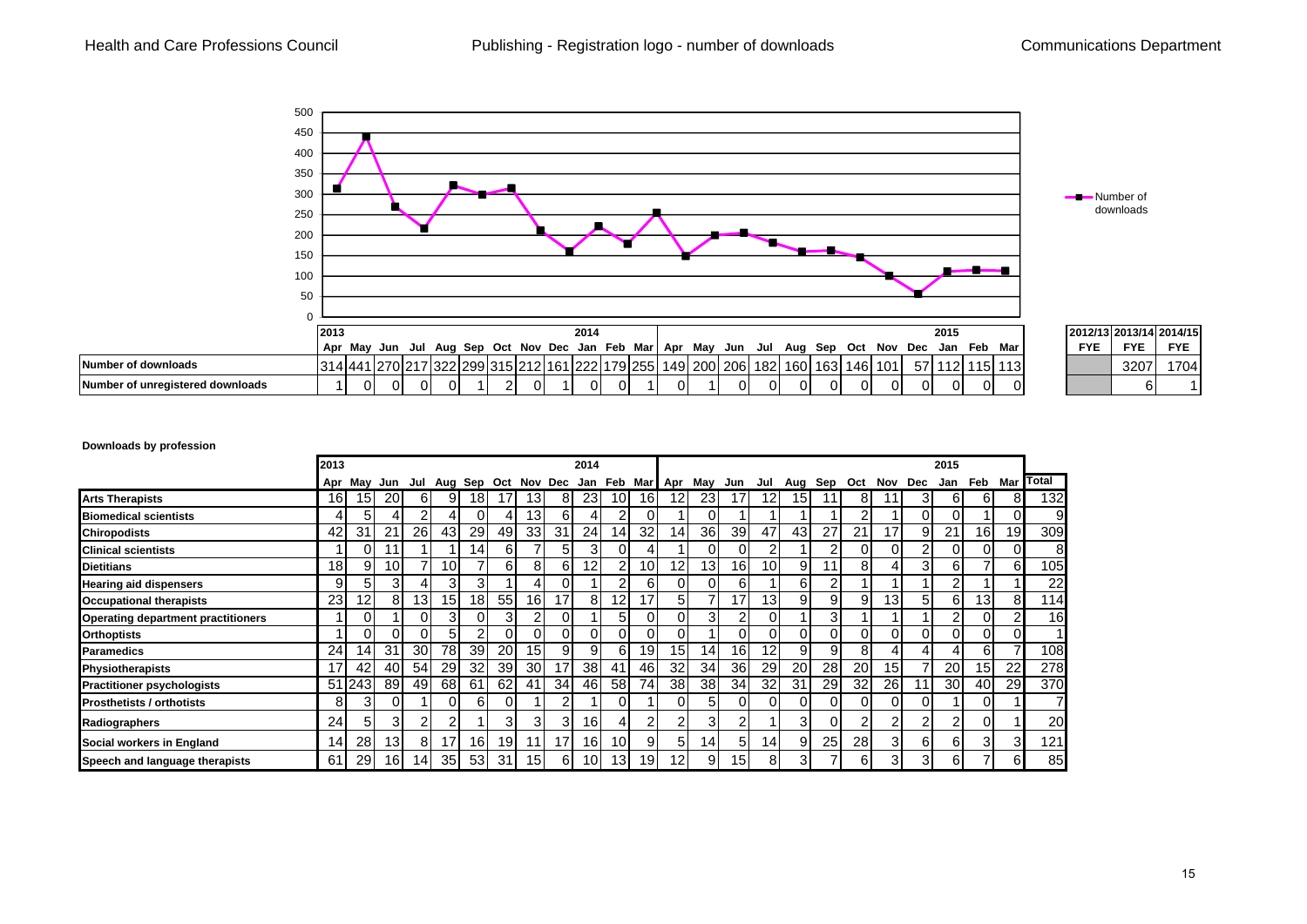

|                                               | 2013             |     |     |                 |      |      |     |      |     | 2014       |            |                 |       |                 |     |      |      |      |       |     |     | 2015 |     |     |            | 2012/13 2013/14 2014/15 |            |
|-----------------------------------------------|------------------|-----|-----|-----------------|------|------|-----|------|-----|------------|------------|-----------------|-------|-----------------|-----|------|------|------|-------|-----|-----|------|-----|-----|------------|-------------------------|------------|
|                                               | Apr              | Mav | Jun | Jul             | Aua  | Sep  | Oct | Nov  | Dec | Jan        | Feb        | Mar             | i Apr | Mav             | Jun | Jul  | Aua  | Sep  | Oct   | Nov | Dec | Jan  | Feb | Mar | <b>FYE</b> | <b>FYE</b>              | <b>FYE</b> |
| CPD and your registration                     | 157              | 464 | 390 | 45 <sub>C</sub> | 160  | 480  | 230 | 405  | 114 |            | 492        | 170             | 651   | 195             | 880 | 330  | 222  | 145  | 67    | 471 |     |      | 461 | ରସା |            | 3587                    | 2724       |
| Guidance on conduct and ethics for students   | 102 <sub>l</sub> | 560 | 530 | 1328            | 1196 | 1842 | 555 | 1371 |     | 445        | 511        | 321             | 543   | 11 I            | 656 | 1147 | 1656 | 1337 | 1315  | 345 | 108 | 393  | 206 | 157 |            | 7071                    | 7874       |
| Standards of conduct, performance and ethics  | 192              | 226 | 440 | 305             | 278  | 550  | 170 | 300  |     | 250<br>zou | 615        | 40 <sup>l</sup> | 158   | 461             | 447 | 248  | 428  | 441  | 311   | 98  |     | 222  | 141 | 188 |            | 3368                    | 2508       |
| Standards of proficiency (all 16 professions) | 714              | 935 | 370 | 658             | 684  | 1272 | 220 | 950  |     | 240        | <b>731</b> | 170             | 622   | 284             | 764 | 423  | 985  | 1617 | 1851  | 100 | 69  | 383  | 74  | 263 |            | 6946                    | 5769       |
| Your quide to our standards for CPD           | 158              | 120 |     | 154             |      | 40.  |     | 100  |     |            | 120        | 75.             | 330   | 25 <sub>1</sub> | 712 | 276  | 100  | 302  | $171$ |     | 51  | 60   | 195 |     |            | 875                     | 2321       |

|            |            | 2012/13 2013/14 2014/15 |
|------------|------------|-------------------------|
| <b>FYE</b> | <b>FYE</b> | <b>FYE</b>              |
|            | 3587       | 2724                    |
|            | 7071       | 7874                    |
|            | 3368       | 2508                    |
|            | 6946       | 5769                    |
|            | 875        | 2321                    |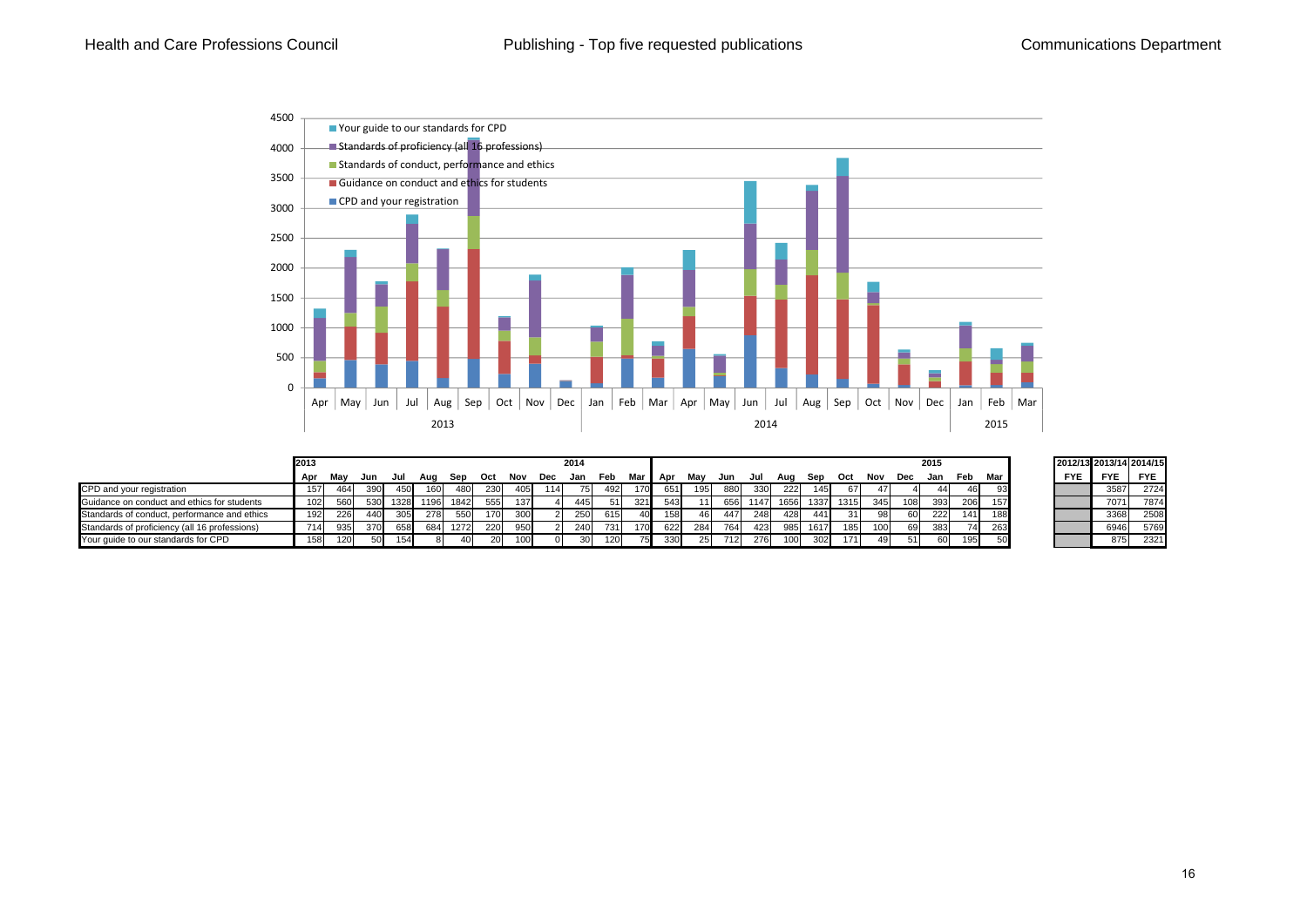#### Health and Care Professions Council Publishing - Standards of proficiency - hard copies requested, by profession Communications Department



|                                           | 2013            | Apr May Jun Jul Aug Sep Oct Nov Dec Jan Feb Mar Apr May Jun Jul Aug Sep Oct Nov Dec Jan Feb Mar |           |    |                 |                         |    |       |                | 2014            |     |    |                 |                 |                 |           |                  |             |           |          |    | 2015     |     |     | 2012/13 2013/14 2014/15 |            |            |
|-------------------------------------------|-----------------|-------------------------------------------------------------------------------------------------|-----------|----|-----------------|-------------------------|----|-------|----------------|-----------------|-----|----|-----------------|-----------------|-----------------|-----------|------------------|-------------|-----------|----------|----|----------|-----|-----|-------------------------|------------|------------|
|                                           |                 |                                                                                                 |           |    |                 |                         |    |       |                |                 |     |    |                 |                 |                 |           |                  |             |           |          |    |          |     |     | <b>FYE</b>              | <b>FYE</b> | <b>FYE</b> |
| <b>Arts therapists</b>                    |                 | 40                                                                                              | $\Omega$  |    |                 | 21                      |    |       | $^{\prime}$    |                 |     |    |                 |                 |                 |           |                  |             | 151       |          |    | $\Omega$ |     |     |                         | 82         | 28         |
| <b>Biomedical scientists</b>              |                 |                                                                                                 |           |    |                 | 50                      |    |       |                | <b>30</b>       |     |    |                 |                 |                 |           | 20               |             | 61        |          |    | 25       |     |     |                         | 83         | 55         |
| <b>Chiropodists/ Podiatrists</b>          | 52              | 20                                                                                              | $\Omega$  |    |                 | 12                      |    |       | $\Omega$       | 30 <sup>l</sup> | 120 | 20 |                 | 10 <sup>1</sup> |                 |           |                  |             |           | 50       |    | OΙ       |     |     |                         | 254        | 61         |
| <b>Clinical scientists</b>                |                 |                                                                                                 | $\Omega$  |    |                 | ΩL                      |    |       |                |                 |     |    |                 |                 |                 |           |                  |             |           |          |    | $\Omega$ |     |     |                         |            |            |
| <b>Dietitians</b>                         | 169             |                                                                                                 |           |    | 80              | 100 <sup>1</sup>        |    | 50    | $\Omega$       |                 |     |    | 50              |                 |                 |           | 35               | 35          |           |          |    |          |     |     |                         | 407        | 160        |
| <b>Hearing aid dispensers</b>             |                 |                                                                                                 |           |    |                 | OΙ                      | 20 |       |                |                 |     |    |                 |                 |                 |           |                  | 40          | 21        |          |    |          |     |     |                         | 22         | 61         |
| <b>Occupational therapists</b>            | 172             | 57                                                                                              | 115I      | 01 | 110             | 140 <sup>°</sup>        |    |       | $\Omega$       |                 | 20  |    | 30              | 61              | 173             |           | 270              |             |           |          |    |          |     |     |                         | 669        | 543        |
| <b>Operating Department Practitioners</b> |                 |                                                                                                 | 50        |    | 135             | $\Omega$                | 50 |       | $\Omega$       |                 | 25  |    |                 | $\Omega$        | 130             | 32        |                  | 35 136      |           | $\Omega$ |    | $\Omega$ | 60  |     |                         | 262        | 395        |
| <b>Orthoptists</b>                        | 6               |                                                                                                 |           |    |                 | $\Omega$                |    |       | $\Omega$       |                 |     |    | 30 <sub>l</sub> |                 |                 |           |                  |             |           | $\Omega$ |    | $\Omega$ |     |     |                         |            | 35         |
| <b>Paramedics</b>                         | 12 <sub>1</sub> | 25                                                                                              | <b>50</b> | 55 | 35 <sup>1</sup> | 130                     |    | 0 500 | $\Omega$       |                 |     | 35 |                 | 25              | 203             |           | ΟI               | 490         | <b>20</b> |          |    | ΩI       |     |     |                         | 842        | 775        |
| <b>Physiotherapists</b>                   | 52              | 20                                                                                              | $\Omega$  |    | 30 <sup>l</sup> | $\overline{0}$          |    |       | $\overline{O}$ | 40 I            | 100 | 20 |                 | 20              |                 |           | 01               | 56          |           | 40       |    | 56       |     |     |                         | 262        | 172        |
| <b>Practitioner psychologists</b>         |                 | 90                                                                                              | $\Omega$  |    | 80              | 54                      |    |       | $\Omega$       | <b>20</b>       |     |    |                 |                 |                 | <b>25</b> | 25               | 20          | 49        | $\Omega$ | 12 | 100      |     |     |                         | 252        | 231        |
| <b>Prosthotists/Orthotists</b>            | 52              |                                                                                                 | $\Omega$  |    |                 | 35                      |    |       | $\Omega$       |                 |     |    |                 |                 | 13 <sup>l</sup> |           | $\Omega$         |             |           | $\Omega$ |    | $\Omega$ |     |     |                         | 87         | 13         |
| Radiographers                             |                 | 30                                                                                              | $\Omega$  |    |                 | 150 <sup>1</sup>        |    |       | $\overline{O}$ |                 |     |    |                 |                 |                 |           | 40               | <b>50</b>   | <b>70</b> | 5        |    |          |     |     |                         | 182        | 170        |
| Social workers in England                 | 133             | 590                                                                                             |           |    |                 | 115 603 135 580 150 450 |    |       |                | 0 110           | 454 |    | 50 511          | 62              | 245             |           |                  | 325 385 751 |           | 2        | 55 | 92       | 131 | 185 |                         | 3370       | 2627       |
| Speech and language therapists            | 52              | 50                                                                                              | 40        |    | 60              |                         |    |       |                |                 |     |    |                 |                 |                 |           | 175 <sup>1</sup> | 21          |           |          |    |          |     |     |                         | 208        | 343        |

|     | 2012/13 2013/14 2014/15 |            |
|-----|-------------------------|------------|
| FYE | FYE                     | <b>FYE</b> |
|     | 82                      | 28         |
|     | 83                      | 55         |
|     | 254                     | 61         |
|     | 3                       | 0          |
|     | 407                     | 160        |
|     | 22                      | 61         |
|     | 669                     | 543        |
|     | 262                     | 395        |
|     | 11                      | 35         |
|     | 842                     | 775        |
|     | 262                     | 172        |
|     | 252                     | 231        |
|     | 87                      | 13         |
|     | 182                     | 170        |
|     | 3370                    | 2627       |
|     | 208                     | 343        |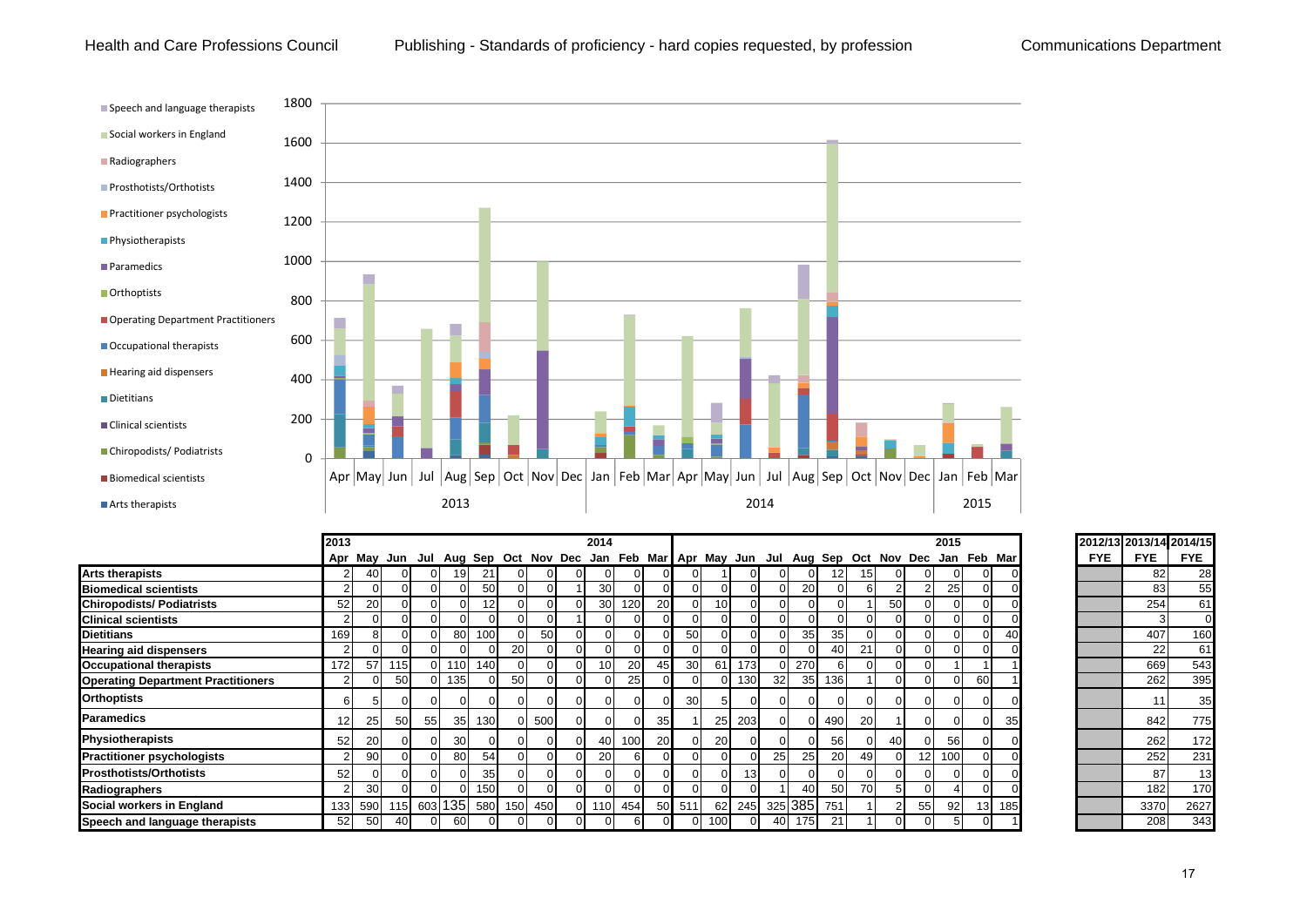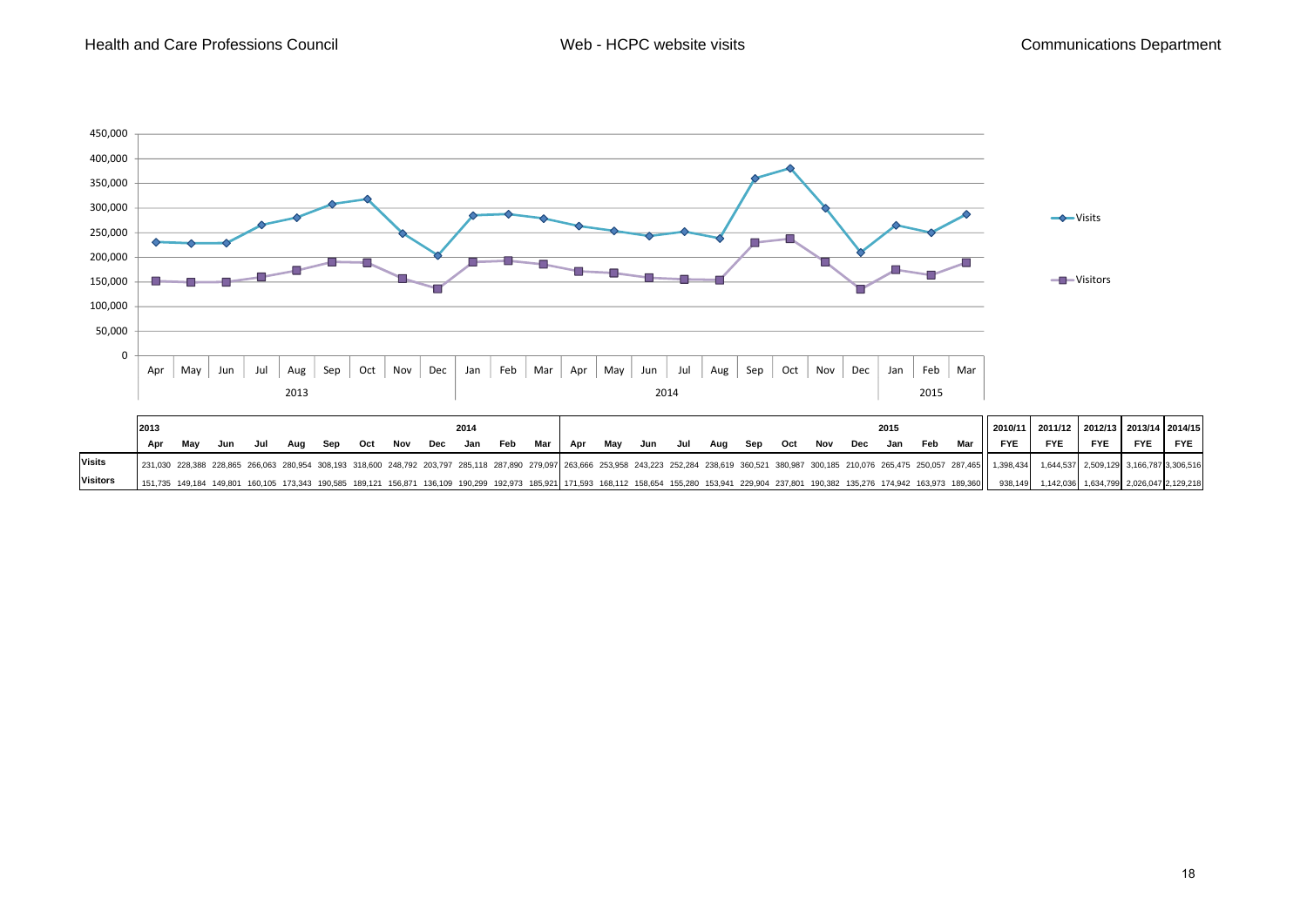Health and Care Professions Council



|                                                                                                                                                                                                            | 201: | 2014 |     |     |     |     |     |     |     |     |     |     |     |     |     |     |     |     | 2015 |     |     |     |     |     | 2010/11 2011/12 2012/13 2013/14 | 2014/15    |            |            |            |
|------------------------------------------------------------------------------------------------------------------------------------------------------------------------------------------------------------|------|------|-----|-----|-----|-----|-----|-----|-----|-----|-----|-----|-----|-----|-----|-----|-----|-----|------|-----|-----|-----|-----|-----|---------------------------------|------------|------------|------------|------------|
|                                                                                                                                                                                                            | Apr  | May  | Jun | Jul | Aug | Sep | Oct | Nov | Dec | Jan | Feb | Mar | Apr | May | Jun | Jul | Aug | Sep | Oct  | Nov | Dec | Jan | Feb | Mar | <b>FYE</b>                      | <b>FYE</b> | <b>FYE</b> | <b>FYE</b> | <b>FYE</b> |
| Page views 216,705 221,799 205,684 292,324 317,873 316,866 356,272 239,490 181,046 243,448 240,197 228,034 227,751 209,093 208,276 265,876 231,569 337,663 389,022 331,914 214,034 218,706 213,501 222,400 |      |      |     |     |     |     |     |     |     |     |     |     |     |     |     |     |     |     |      |     |     |     |     |     |                                 |            |            |            | 3,069,805  |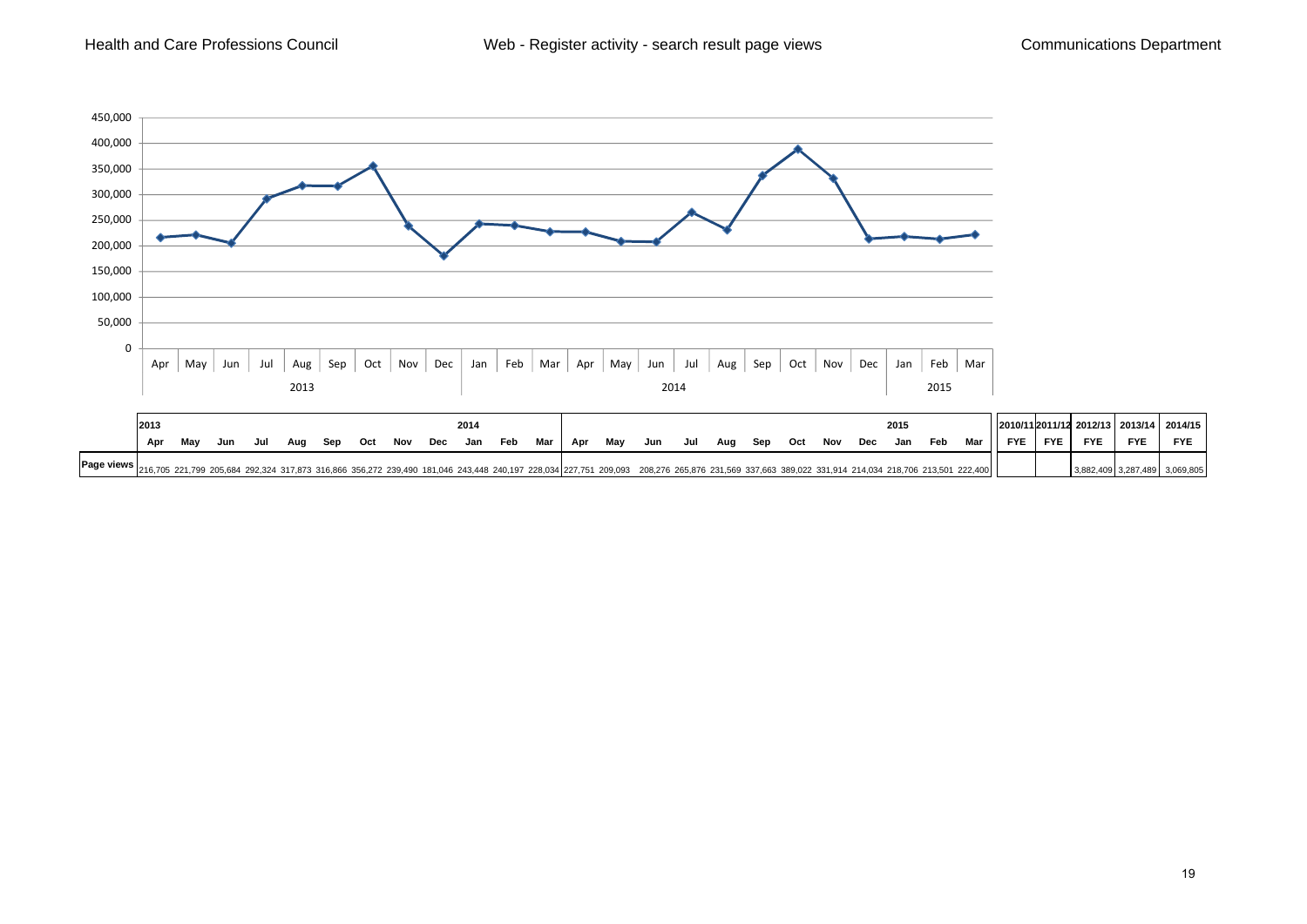

|                | 2013<br>2014                      |         |                                                                                       |     |     |       |     |  |  |                         |  |     |  |                         | 2015 |     |  | 2010/11   2011/12   2012/13   2013/14   2014/15 |                                                     |            |            |            |            |            |
|----------------|-----------------------------------|---------|---------------------------------------------------------------------------------------|-----|-----|-------|-----|--|--|-------------------------|--|-----|--|-------------------------|------|-----|--|-------------------------------------------------|-----------------------------------------------------|------------|------------|------------|------------|------------|
|                |                                   | Apr Mav | Jun Jul Aug Sep Oct Nov Dec Jan Feb Mar   Apr May Jun Jul Aug Sep Oct Nov Dec Jan Feb |     |     |       |     |  |  |                         |  |     |  |                         |      |     |  |                                                 | Mar I I                                             | <b>FYE</b> | <b>FYE</b> | <b>FYE</b> | <b>FYE</b> | <b>FYE</b> |
| <b>liPhone</b> | 1.159 1090 1130 1013 992 1150 993 |         |                                                                                       |     |     |       |     |  |  | 890 796 884 858 851 829 |  |     |  |                         |      |     |  |                                                 | 852 997 913 1007 1115 1194 1112 1001 1148 1138 1252 |            |            | 11.452     | 11,806     | 12,558     |
| <b>Android</b> | 103                               | 142     |                                                                                       | 192 | 186 | - 202 | 228 |  |  | 195 212 250 282 294 300 |  | 303 |  | 280 275 309 335 347 296 |      | 286 |  | 323 352                                         | 347 L                                               |            |            |            | 2.429      | 3,753      |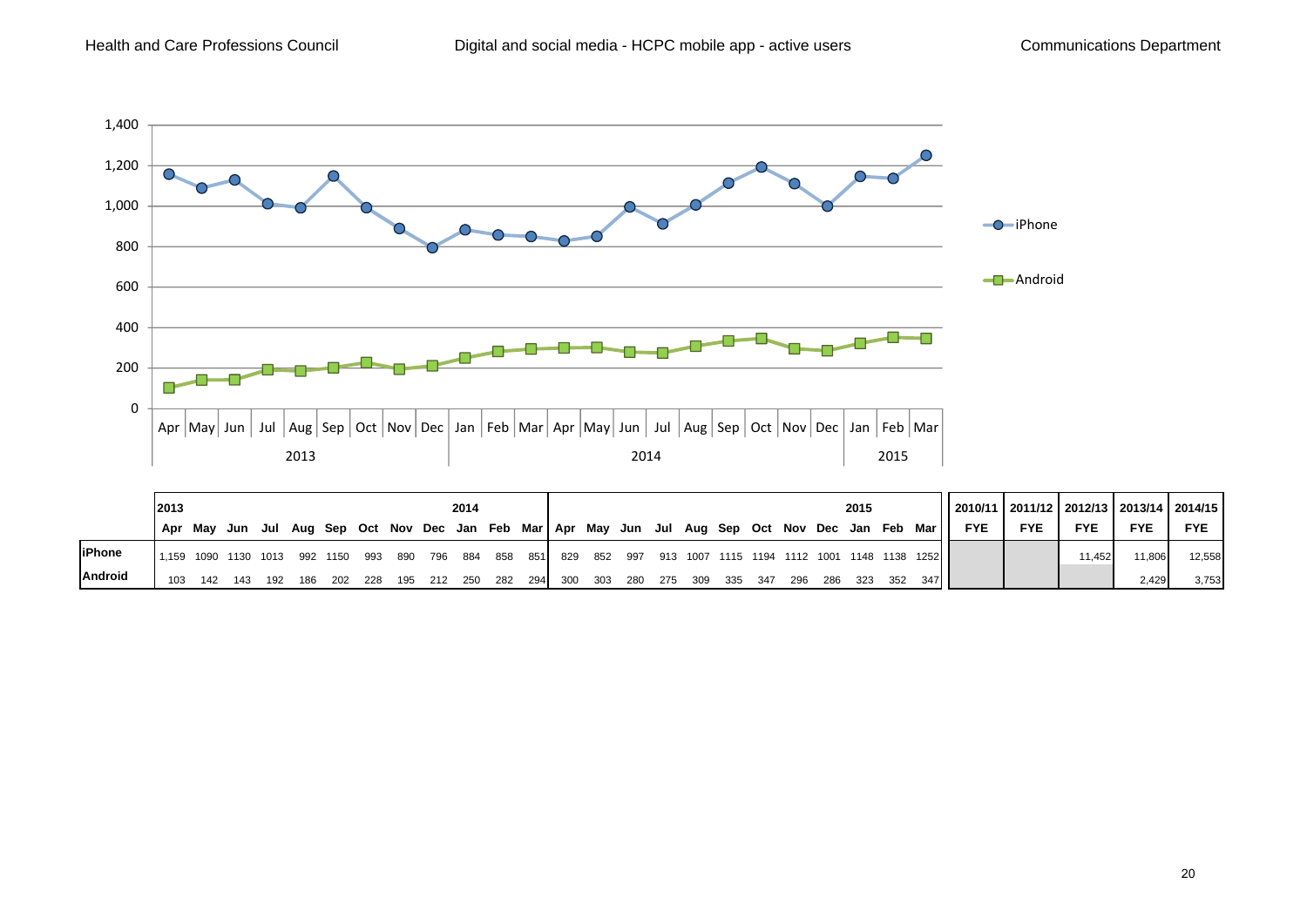

|                | 2013 | 2014 |     |     |     |       |             |     |     |             |     |     |      |     |     |  |                             |     | 2015 |     |     |                                                                                                                                                 |            | 2010/11 2011/12 2012/13 2013/14 2014/15 |            |            |            |
|----------------|------|------|-----|-----|-----|-------|-------------|-----|-----|-------------|-----|-----|------|-----|-----|--|-----------------------------|-----|------|-----|-----|-------------------------------------------------------------------------------------------------------------------------------------------------|------------|-----------------------------------------|------------|------------|------------|
|                | Apr  | Mav  | Jun | Jul |     |       | Aug Sep Oct | Nov | Dec | Jan Feb Mar |     |     | ,Apr | Mav |     |  | Jun Jul Aug Sep Oct         | Nov | Dec  | Jan | Feb | Mar                                                                                                                                             | <b>FYE</b> | <b>FYE</b>                              | <b>FYE</b> | <b>FYE</b> | <b>FYE</b> |
| <b>liPhone</b> |      |      |     |     |     |       |             |     |     |             |     |     |      |     |     |  |                             |     |      |     |     | 2,982 3,231 4,037 3,165 3,278 5,948 7,157 2,899 2,091 2,216 3,289 2,061 2,636 1,808 2,619 4,065 3,411 8,379 8,035 6,182 3,779 3,435 3,799 3,931 |            |                                         | 46,844     | 42,354     | 52,079     |
| <b>Android</b> | 261  | 272  | 375 | 464 | 643 | 1.467 | .904        | 400 | 310 | 380         | 635 | 306 | 279  | 363 | 588 |  | 753 2.314 2.104 1.830 1.165 |     | 593  | 701 |     | 1.088                                                                                                                                           |            |                                         |            | 7.417      | 12,690     |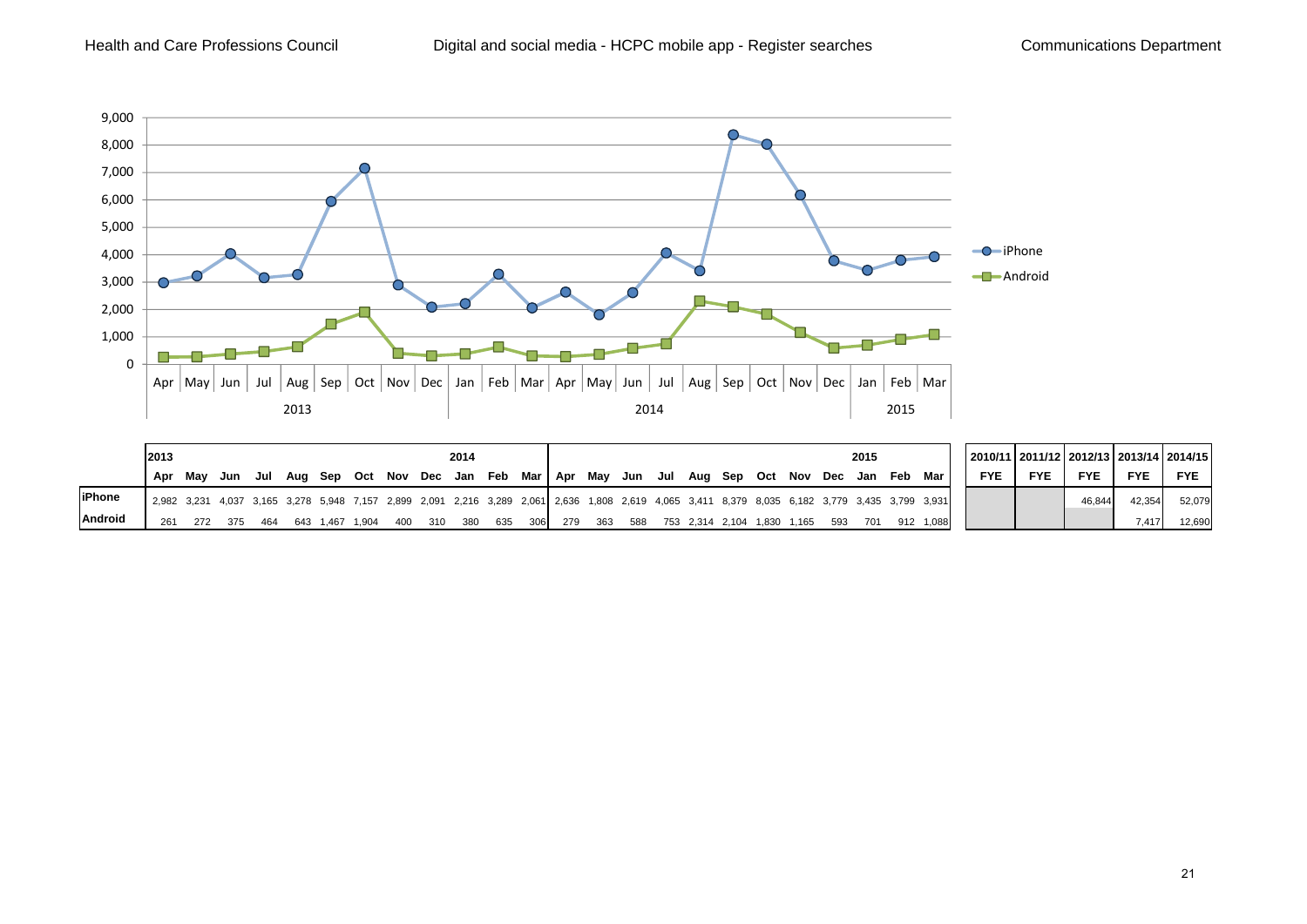

|                | 12013<br>2014 |                                                                                                 |     |     |  |                                                   |  |  |  |  |  |     |                                                                                                                                                      | 2015                                  |     |     |     |     |     |            | 2010/11 2011/12 2012/13 2013/14 2013/14 |            |            |            |
|----------------|---------------|-------------------------------------------------------------------------------------------------|-----|-----|--|---------------------------------------------------|--|--|--|--|--|-----|------------------------------------------------------------------------------------------------------------------------------------------------------|---------------------------------------|-----|-----|-----|-----|-----|------------|-----------------------------------------|------------|------------|------------|
|                | Apr           | Mav                                                                                             | Jun | Jul |  | Aug Sep Oct Nov Dec Jan Feb Mar   Apr May Jun Jul |  |  |  |  |  | Aua | Sep                                                                                                                                                  | Oct                                   | Nov | Dec | Jan | Feb | Mar | <b>FYE</b> | <b>FYE</b>                              | <b>FYE</b> | <b>FYE</b> | <b>FYE</b> |
| <b>Views</b>   |               | 1,753 1,820 1,526 1,978 2,341 2,945 3,028 2,745 1,833 2,831 4,199 3,600 3,595 3,819 3,479 3,684 |     |     |  |                                                   |  |  |  |  |  |     | 6,996 15,861                                                                                                                                         | 15,957 10,167 3,195 4,569 4,485 5,331 |     |     |     |     |     |            |                                         |            | 30,599     | 81.138     |
| <b>Minutes</b> |               |                                                                                                 |     |     |  |                                                   |  |  |  |  |  |     |                                                                                                                                                      |                                       |     |     |     |     |     |            |                                         |            |            |            |
| watched        |               |                                                                                                 |     |     |  |                                                   |  |  |  |  |  |     | 2,439 2,457 2,469 2,790 2,940 3,709 4,352 3,799 2,364 3,682 5,863 4,795 5,653 7,604 8,699 8,047 16,194 31,483 30,534 20,795 6,448 8,882 8,556 11,436 |                                       |     |     |     |     |     |            |                                         |            | 41.659     | 164.331    |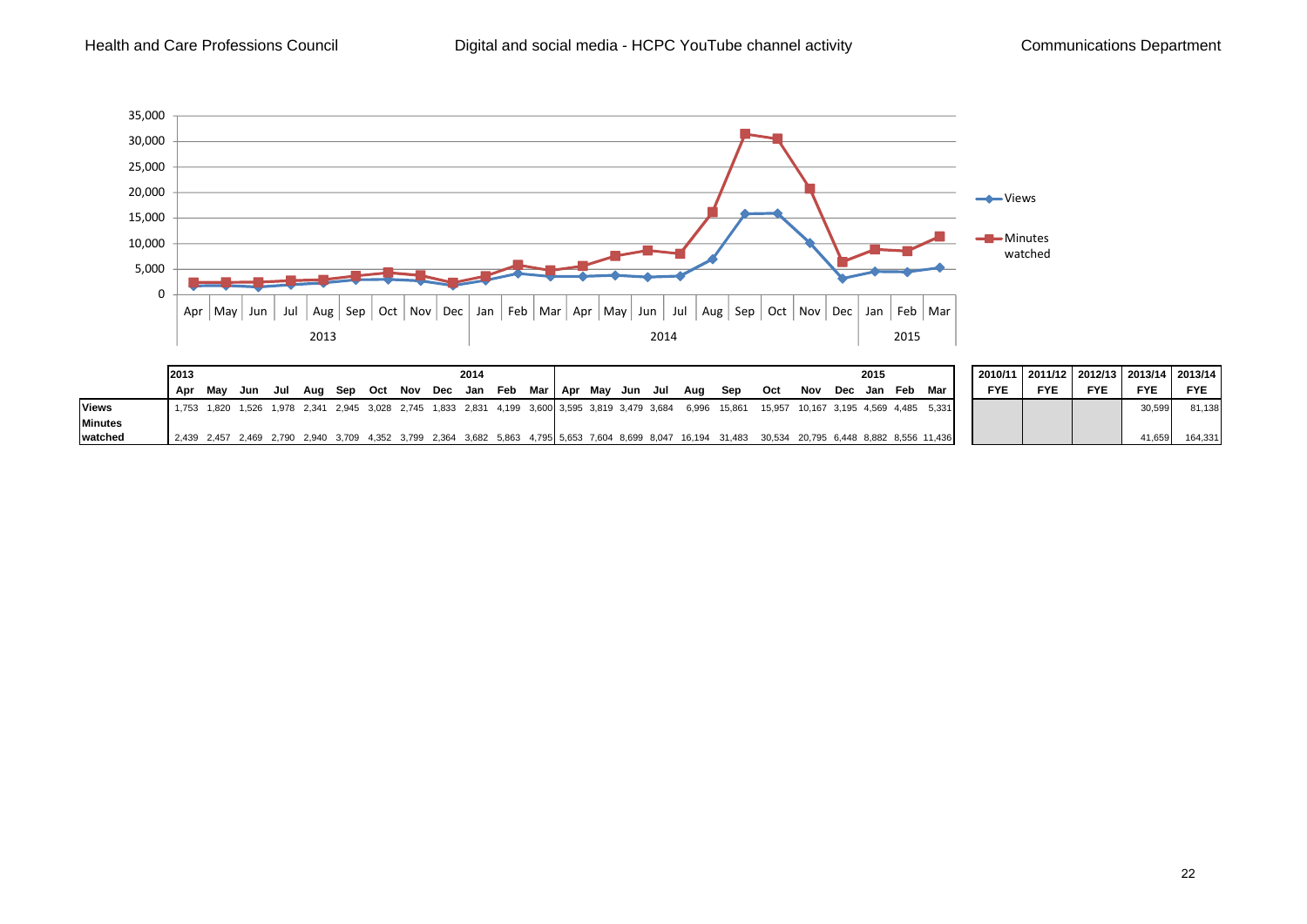

|                          | 2013                                          | 2014                      |      |      |      |      |      |      |     |     |            | 201  |        |        | 2010/11    | 2011/12    | 2012/13    | 2013/14    | 2014/15    |
|--------------------------|-----------------------------------------------|---------------------------|------|------|------|------|------|------|-----|-----|------------|------|--------|--------|------------|------------|------------|------------|------------|
|                          | Oct<br>Sep<br>Mav<br>Aug<br>Apr<br>Jun<br>Jul | Mar<br>Jan Feb<br>Nov Dec | Apr  | Mav  | Jun  | Jul  | Aua  | Sep  | Oct | Nov | naa<br>veu | Jan  | Feb    | Mar    | <b>FYE</b> | <b>FYE</b> | <b>FYE</b> | <b>FYE</b> | <b>FYE</b> |
| <b>Twitter followers</b> |                                               | .6247660<br>6901<br>5966  | 7134 | 7404 | 7650 | 7919 | 8141 | 8441 | 880 |     |            | 9650 | 10,145 | 10,498 |            |            |            | 25,721     | 85,789     |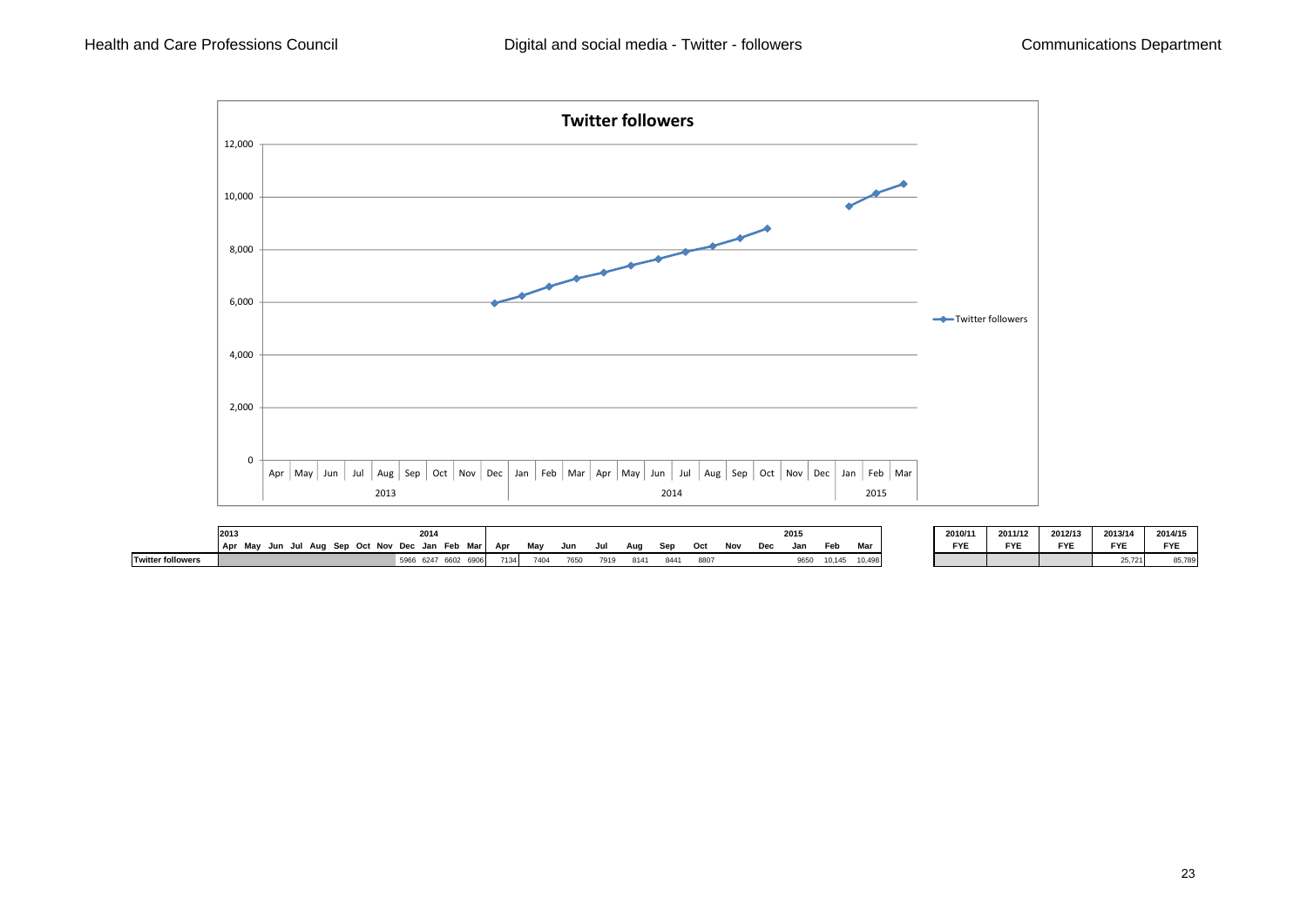